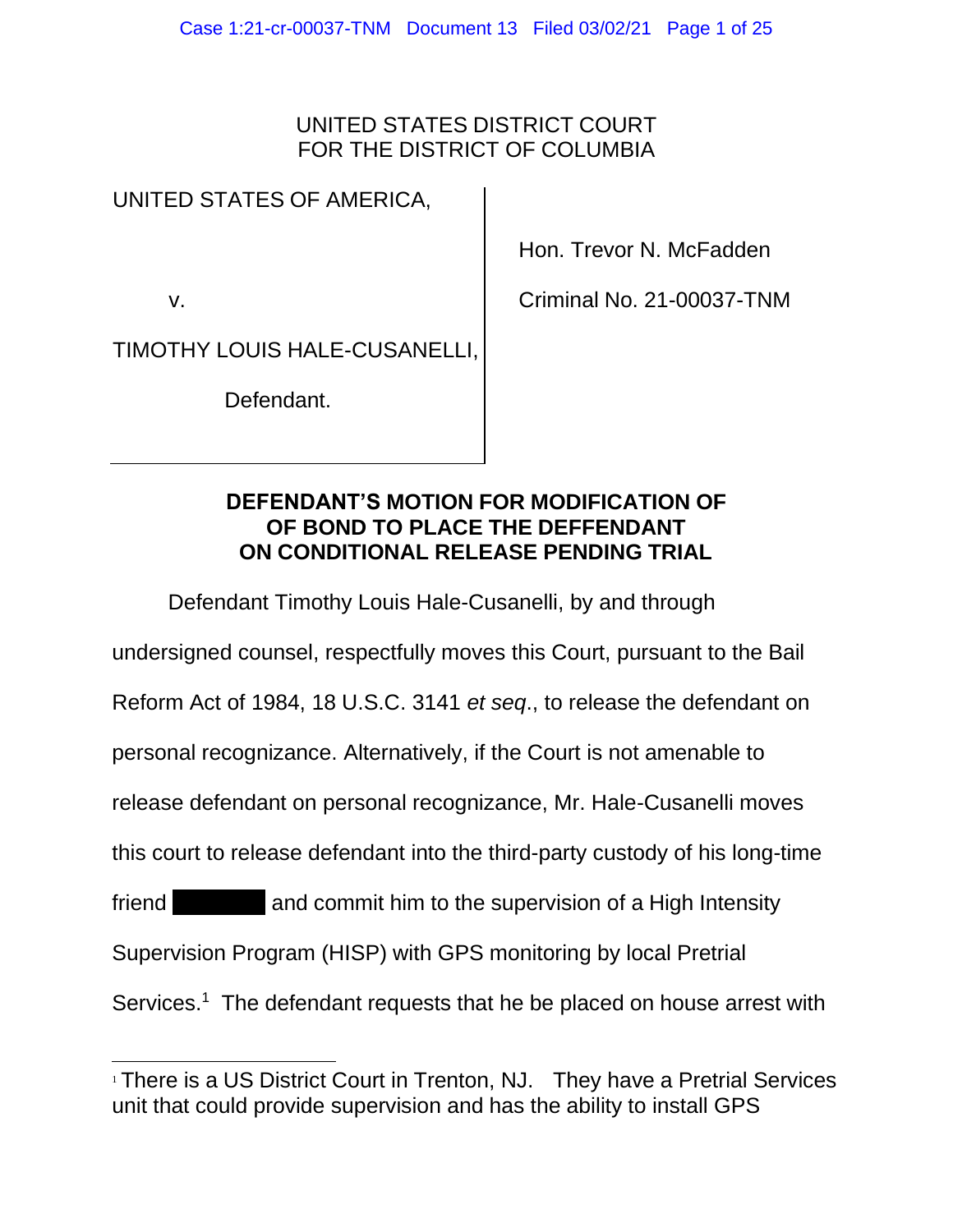reasonable curfew privileges that allow him to leave the house for work and activities related to this case. In support of this request the defense states the following:

#### **I. BACKGROUND**

Mr. Hale-Cusanelli is a thirty-year-old with no criminal convictions. He received an Associate Degree in history from Brookdale Community College. Prior to his arrest, Mr. Hale-Cusanelli resided in Colts Neck, New Jersey, with a roommate. He was employed by HBC Management and is employed as a security officer doing base security for Naval Weapons Station Earle<sup>2</sup>. He is also enlisted as a Sergeant (E5) in the United States Army Reserves. He has been in the Army Reserves for approximately eleven years. Despite his arrest, Mr. Hale-Cusanelli has been offered an honorable discharge, directly reflecting his successful military career.

Mr. Hale-Cusanelli is before the Court charged with multiple counts arising out of his alleged participation in the activities that occurred at the United States Congress. On January 6, 2021, Mr. Hale-Cusanelli attended

monitoring devices and supervise in a High Intensity Supervision Program (HISP).

<sup>2</sup> Mr. Hale-Cusanelli operates as a uniformed private police officer while on duty. He is required to carry an authorized firearm but the firearm is kept at his place of employment, issued to defendant while on duty and returned at the end of each shift.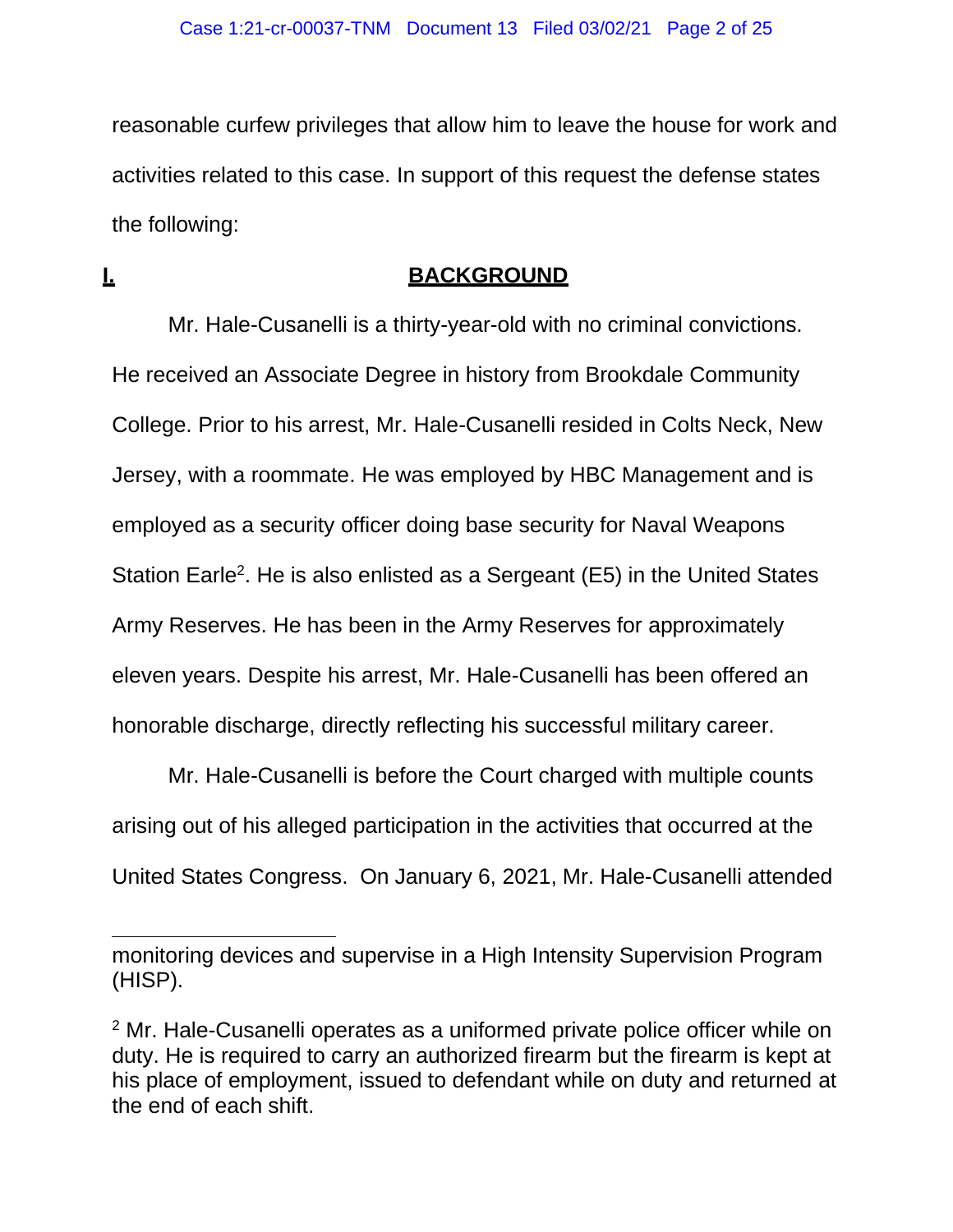a rally in Washington, DC where many speakers, including then-President of the United States, Donald J. Trump would be speaking. As has been noted, several of the attendees came prepared for confrontation wearing, "combat gear," helmets, body armor, etc.. By comparison, Mr. Hale-Cusanelli got dressed up in a suit and tie for the occasion. He had no intention nor expectation that he would be involved in anything other than a peaceful show of support for President Trump. During President Trump's speech, Trump encouraged the attendees to march to the United States Capitol to protest the Electoral College certification of the vote for the 2020 Presidential Election. Mr. Hale-Cusanelli attended what he believed to be a protest, arriving near the end of the former President's speech when he encouraged the crowd to walk toward the Capitol. Mr. Hale-Cusanelli marched to the Capitol with the crowd, thinking he was protesting the election, which the President claimed had been fraudulently "stolen.<sup>3</sup>" Mr. Hale-Cusanelli had no intention to cause damage to the Capitol buildings or grounds or to commit any crime or acts of violence.

<sup>&</sup>lt;sup>3</sup> As noted in his post arrest statement, Mr. Hale-Cusanelli believed the President was likely part of the crowd because, as has been widely reported, the President claimed he would be walking to the Capital with the protesters.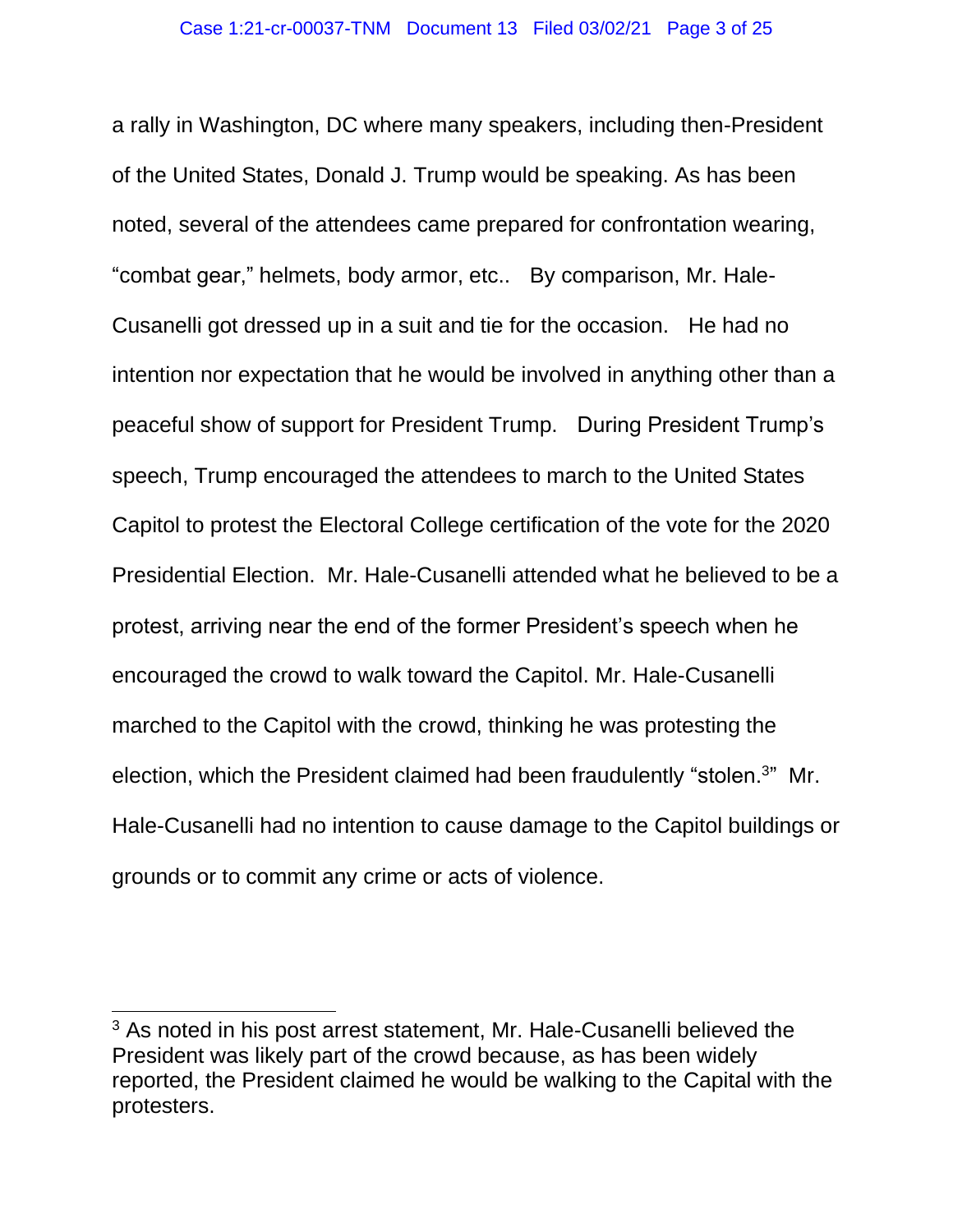Once at the Capitol, Mr. Hale-Cusanelli found himself surrounded by a large crowd of protestors who eventually began forcing their way into the Capitol building. The government makes no allegations that Mr. Hale-Cusanelli committed acts of violence against anyone. The government states that "Defendant acknowledged that some individuals in the mob fought with law enforcement officers…" and that he used vulgar language towards an officer after officers pepper sprayed the protesters. Gov't Mot. for Emergency Stay, Doc. 3, filed 1/19/21, at 5. However, there are no allegations nor evidence that Mr. Hale-Cusanelli himself physically fought with law enforcement officers nor any other individuals. There is no claim defendant was otherwise violent. The government further alleges that Mr. Hale-Cusanelli took a flag and flagpole and that he "observed another rioter throw [the flagpole] 'like a javelin' at a Capitol Police officer[.]" Doc. 3, at 4. The defendant himself is not being accused of throwing the flag or flagpole. Defendant picked up a flag pole that was abandoned on the ground. There is no evidence the abandoned flag he found was the one used in an assault.

Mr. Hale-Cusanelli was arrested on January 15, 2021, in New Jersey and charged with Knowingly Entering or Remaining in any Restricted Building or Grounds Without Lawful Authority pursuant to 18 U.S.C. §§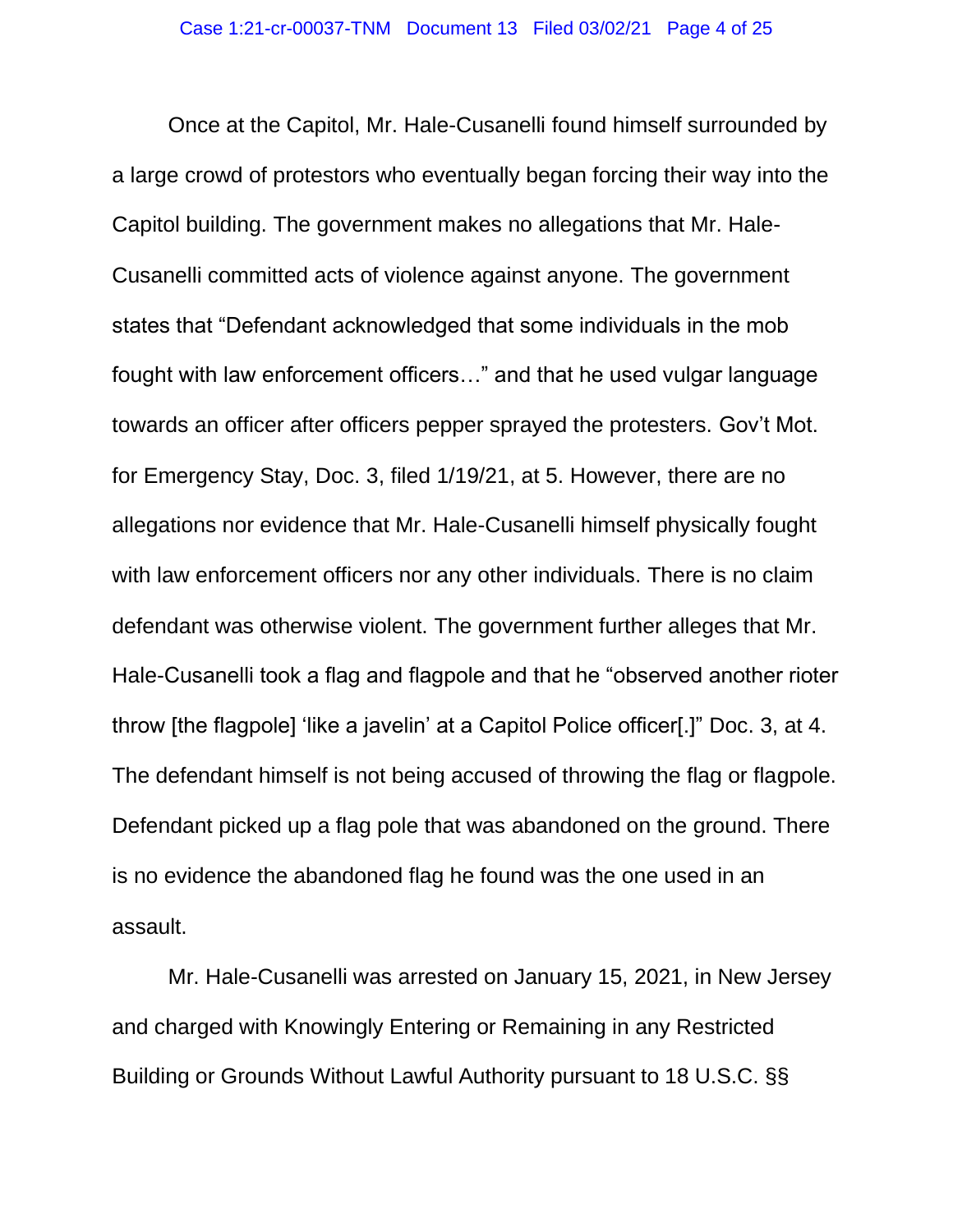1752(a)(1), (a)(2); Violent Entry and Disorderly Conduct on Capitol Grounds pursuant to 18 U.S.C. §§ 5104(e)(2)(D) and (e)(2)(G); and Obstructing a Law Enforcement Officer During a Civil Disorder pursuant to 18 U.S.C. § 231(a)(3). A search warrant at defendant's residence was executed. No firearms were recovered nor any other weapons of any type nor explosives nor any materials suspected of potentially being used in connection with violence.

At Mr. Hale-Cusanelli's initial appearance in the District of New Jersey, the government argued for detention pursuant to 18 U.S.C. § 3142(f)(2)(B). The Magistrate Judge denied the government's detention motion. In response, the government moved for a stay of Mr. Hale-Cusanelli's release. The Court ruled that the stay of release would last until January 22, 2021. On February 3, 2021, Mr. Hale-Cusanelli was brought to the District of Columbia.

#### **II. PROPOSED CONDITIONS OF RELEASE**

Mr. Hale-Cusanelli's first request is that he be released on personal recognizance, consistent with the statutory presumption as the favored form of release. If the Court believes personal recognizance is not sufficient, Mr. Hale-Cusanelli requests that he be released into the thirdparty custody of T. Additionally, A. Additionally, Along with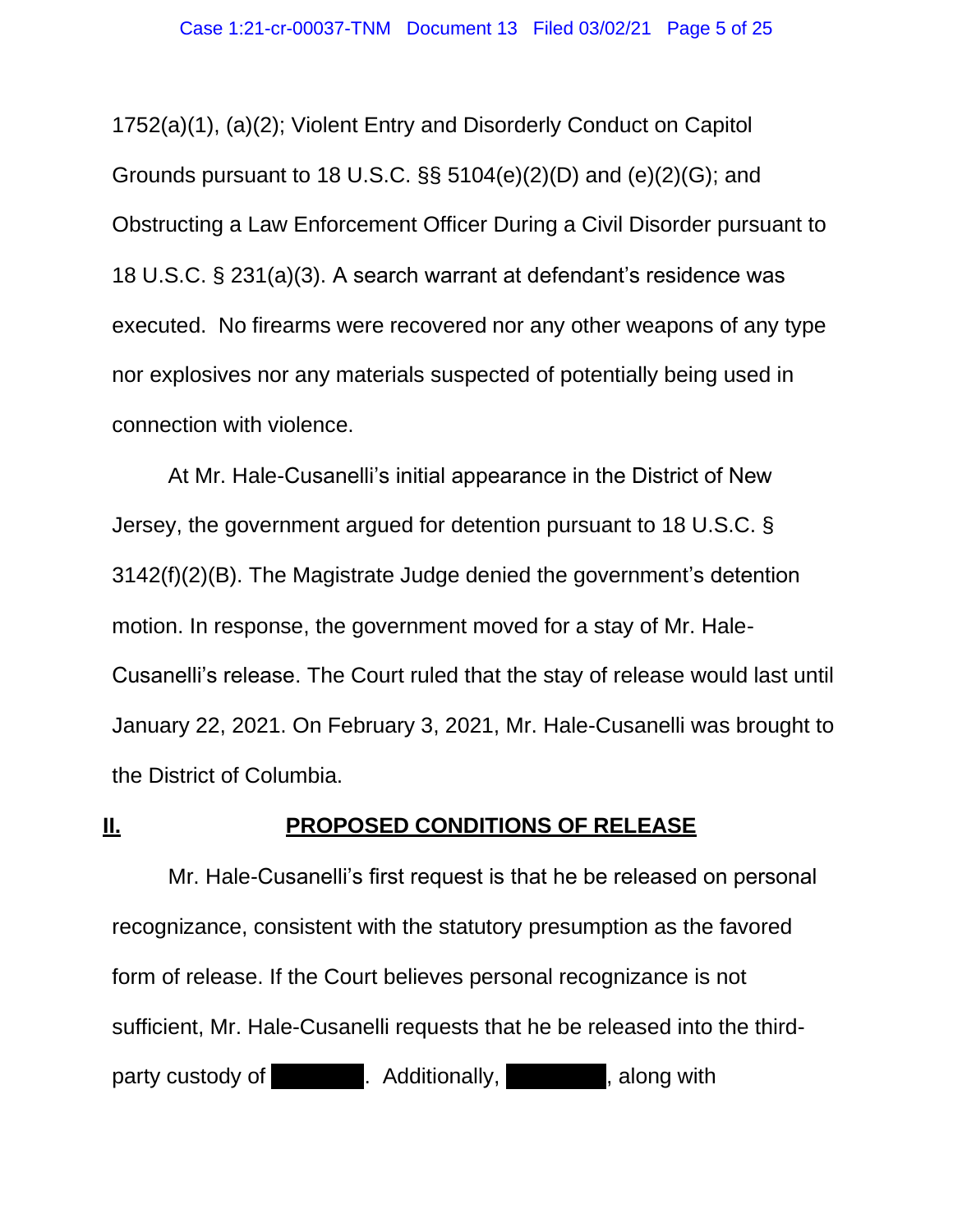would be actively checking in on Mr. Hale-Cusanelli. is an Aunt like figure to him and they have known each other for his entire life. This entire life. A large husband is a police officer in New Jersey. fully understands the responsibilities and obligations of a thirdparty custodian, including his obligations to ensure that Mr. Hale-Cusanelli appears when ordered to do so, that he complies with all conditions of release and that he inform the Court and/or Pretrial Supervisor of any violations of the conditions. Assuming Mr. Hale- Cusanelli is permitted to return to New Jersey, pretrial supervision should be transferred there. If the Court believes that additional supervision is warranted the defendant is requesting, he be released into the HISP program, that a GPS monitoring system be employed along with a reasonable curfew that permits him to work and support himself.

In the event that Mr. Hale-Cusanelli is released on his own personal reconnaissance, Ms. H . and Mr. H . are willing to secure an apartment on his behalf and pay the first three months of rent in advance<sup>4</sup>.

# **III. MEMORANDUM OF LAW AND ARGUMENT**

<sup>&</sup>lt;sup>4</sup> Defendant's prior housing was in conjunction with his military service. Given his arrest in this case, he is no longer eligible for that housing and will have to relocate.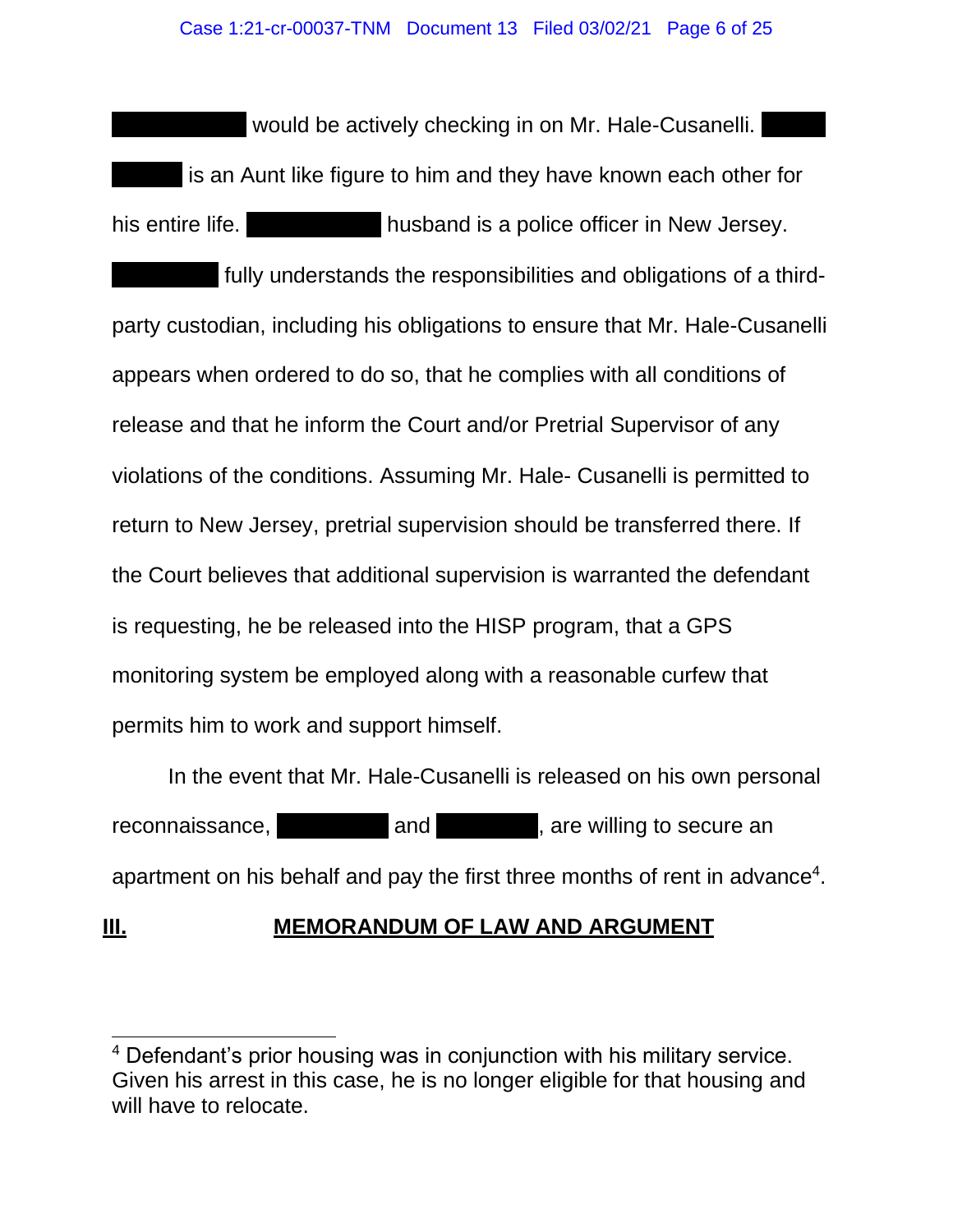Mr. Hale-Cusanelli submits that the order of detention should be vacated and that this court should set conditions of release in this case. Under the Bail Reform Act ("the Act"), 18 U.S.C. §§ 3142, *et. seq.,* there are four bail options: release on personal recognizance, release on conditions, temporary detention and pretrial detention. 18 U.S.C. § 3142(a). The Act provides that if the Court finds by clear and convincing evidence that "no condition or combination of conditions will reasonably assure the appearance of the person as required and the safety of any other person and the community, such judicial officer shall order detention of the person before trial." 18 U.S.C. §§ 3142(e)(1), (f)(2)(g). However, there is a strong presumption against detention. *See United States v. Hassanshahi*, 989 F. Supp. 2d 110, 113 (D.D.C. 2013) (citing *United States v. Hanson*, 613 F. Supp. 2d 85, 87 (D.D.C. 2009); *United States v. Salerno*, 481 U.S. 739, 755 (1987) ("[i]n our society liberty is the norm, and detention prior to trial or without trial is the carefully limited exception."). Courts have held that a finding that defendant is a danger to the community or a serious flight risk is a basis of detention. *See United States v. Anderson*, 177 F. Supp. 3d 458, 461 (D.D.C. 2016) (*citing United States v. Salerno*, 481 U.S. 739, 755 (1987). The finding must be based on clear and convincing evidence that the defendant poses a danger to the community or a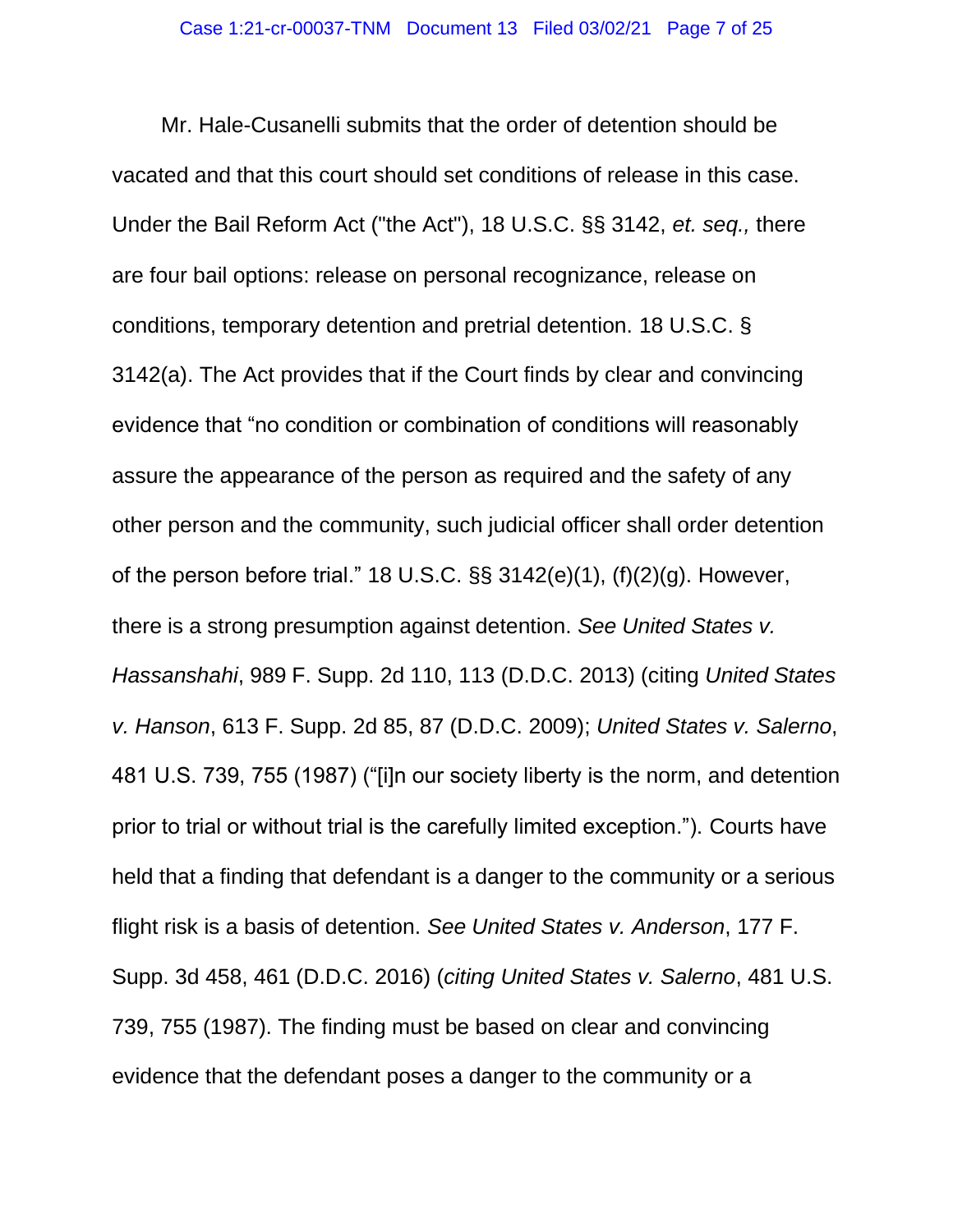preponderance of the evidence to support the defendant's likelihood to flee. *See id.*; *see also United States v. Xulam*, 318 U.S. App. D.C. 1, 84 F.3d 441, 442 (1996) (citing *United States v. Simpkins*, 826 F.2d 94, 96 (D.C. Cir. 1987)).

The Act mandates pretrial release on personal recognizance or unsecured bond stating that the court "shall order the pretrial release…" unless the court determines that release will not reasonably assure the person's appearance or will endanger the safety of any person or the community. 18 U.S.C. § 3142(b)). When personal recognizance or an unsecured bond is determined to be inadequate to guarantee appearance or safety, the Act still mandates release. 18 U.S.C. § 3142(c). The conditions must be the least restrictive conditions necessary to reasonably assure the defendant's appearance and the community's safety. *United States v. Fortna*, 769 F.2d 243 (5th Cir. 1985), cert. denied, 479 U.S. 950 (1986).

To determine whether the conditions of release will reasonably assure a defendant's future presence in court, the following factors are considered: "(1) the nature and circumstances of the offense charged… (2) the weight of the evidence against the person; (3) the history and characteristics of the person… (4) the nature and seriousness of the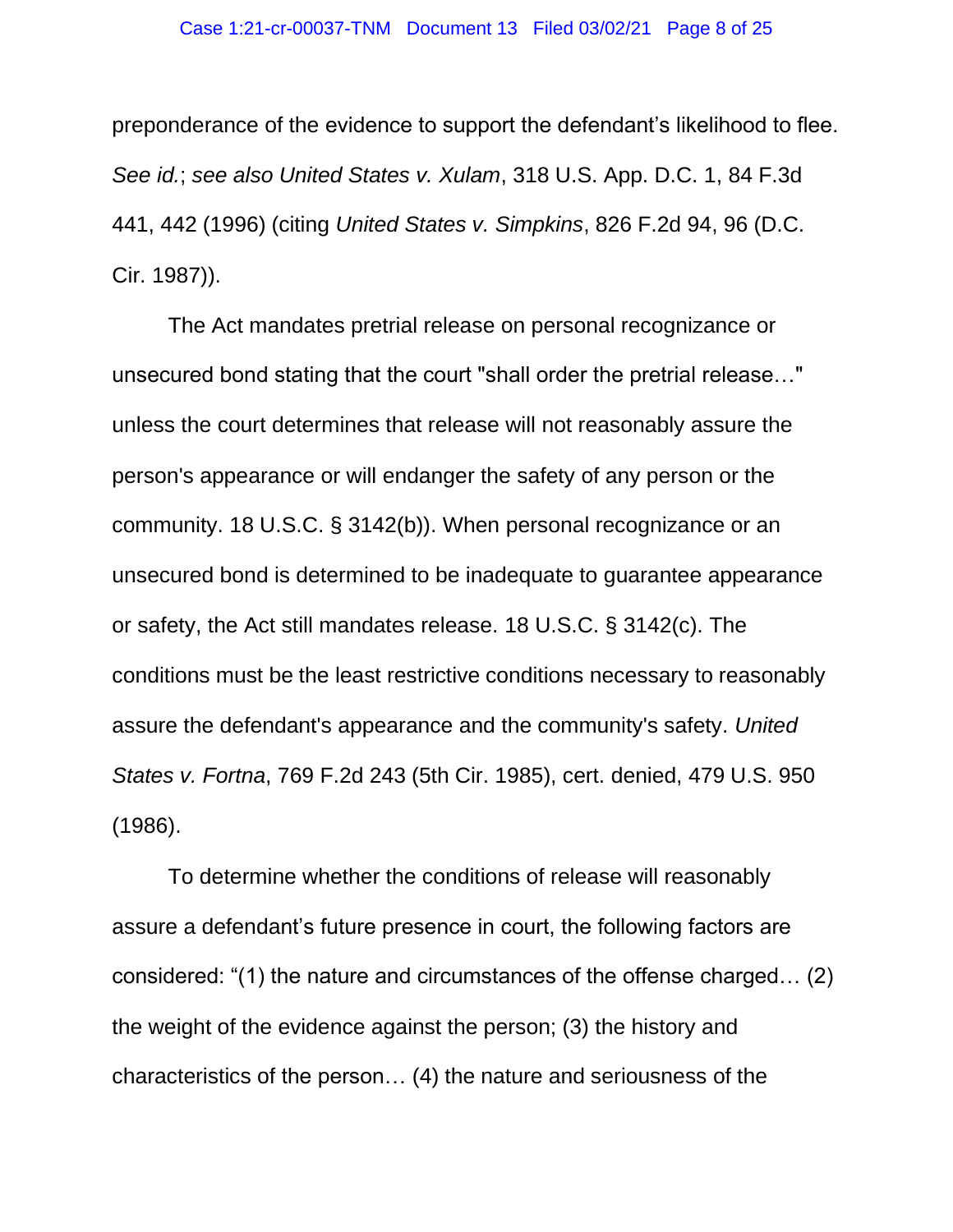danger to any person or the community that would be posed by the person's release." 18 U.S.C. § 3142(g)(1)-(4).

The legislative history of the Act stresses that '[t]he decision to provide for pretrial detention is in no way a derogation of the importance of the [accused's] interest in remaining at liberty prior to trial. It is anticipated that [pretrial release] will continue to be appropriate for the majority of federal defendants." S. Rep. No. 225, 98th Cong., 1st Sess. 7, 12, *reprinted in*, 1984 U.S. Code Cong. & Ad. News 3189.

In the instant case Mr. Hale-Cusanelli's continued detention without bond is not the least restrictive alternative case; there are conditions available that will assure the community's safety and his return for future court dates. *See U.S. v. Xulam*, 84 F.3d 441 (D.C. Cir. 1996). Mr. Hale-Cusanelli is among that majority for whom a combination of conditions short of detention without bond can be fashioned to "reasonably assure" the safety of the community and his appearance for trial. *See United States v. Orta*, 760 F.2d 887 (8th Cir. 1985); *see also* 18 U.S.C. §3142(c)(1)(B) (stating the judicial officer shall order the pretrial release of an accused "subject to the least restrictive further condition or combination of conditions, that such judicial officer shall determines will reasonably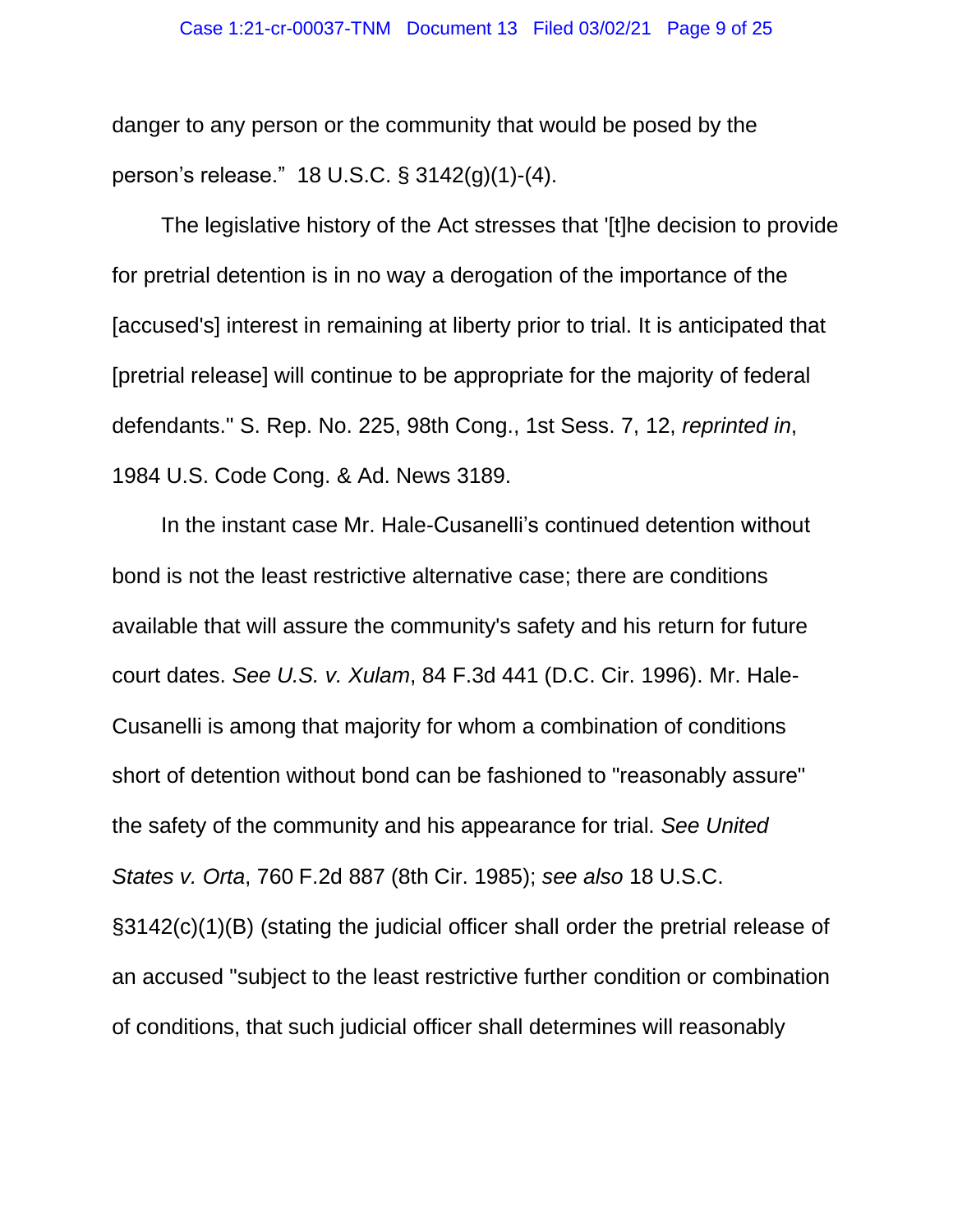assure the appearance of the person as required and the safety of any other person and the community").

Notwithstanding that the defendant has been indicted he is still presumed innocent. The defendant's ability to prepare a defense will be hampered by his pretrial incarceration. Additionally, there are several factors in the instant case which demonstrate that there are conditions of release which would both guarantee Defendant's appearance and assure the safety of the community.

#### **i. The nature and circumstances of the offenses charged weigh in favor of Mr. Hale-Cusanelli's release.**

In determining the nature and circumstances of the offense charged, the court looks at the seriousness of the offense. *See* 18 U.S.C. § 3142(g)(1). Here, the nature and circumstances of the charged offenses weigh heavily in favor of release. Mr. Hale-Cusanelli is charged primarily with offenses related to being on restricted Capitol grounds. The offenses are non-violent offenses. The prosecution does not allege that defendant ever physically injured anyone at any time. There is no claim defendant ever attempted to injure anyone at any time. There is no claim defendant ever threatened to injure anyone at any time. There is no claim defendant ever planned, conspired, agreed, aided, abetted, facilitated or encouraged anyone to physically harm anyone at any time. There is no claim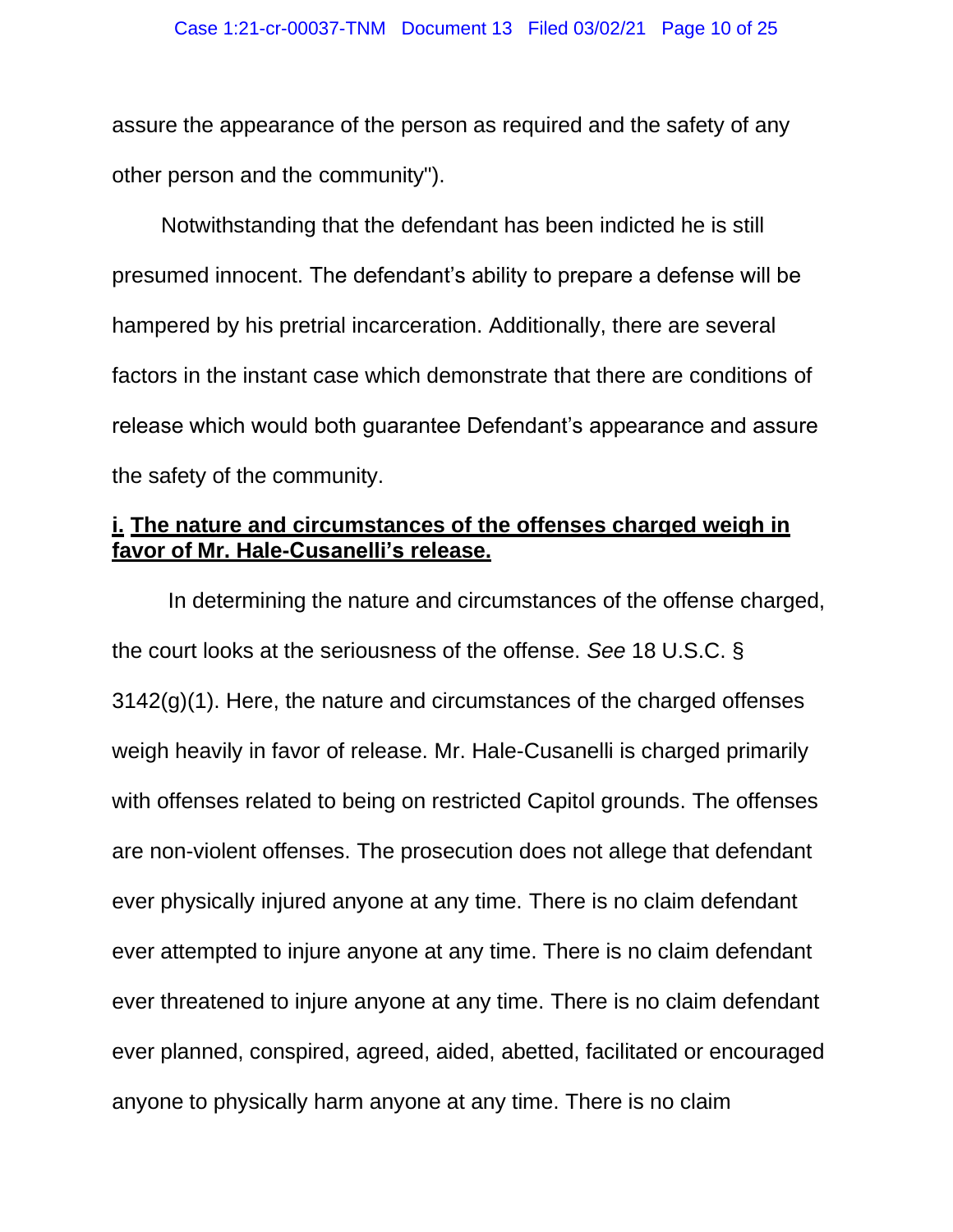defendant ever possessed let alone used a firearm or weapon of any type at any time. There is no claim defendant ever attempted to obtain nor transfer any weapon at any time for any purpose in connection with the underlying event or in connection with the activities at issue. Similarly, there is no claim defendant ever possessed any handcuffs, flex cuffs, or other forms of restraints as has been alleged against other persons involved in the underlying event.

The government contends that Mr. Hale-Cusanelli used his military training to "assist other insurrectionists" but have not provided any specific evidence of this allegation other than stated that he used hand and voice signals. Doc. 3, filed 1/19/21, at 8. There is no evidence that Mr. Hale-Cusanelli was leading anyone or using his military training. There is no evidence that defendant participated in the planning of the underlying event, he was merely one of the thousands that participated in the event and ended up getting swept along with the crowd. He was not part of any group, is not a member of any organizations that was involved in the demonstration. Rather he travelled to the demonstration by himself to listen to a speech and exercise his right to protest. Similarly, he was not part of any group at the demonstration.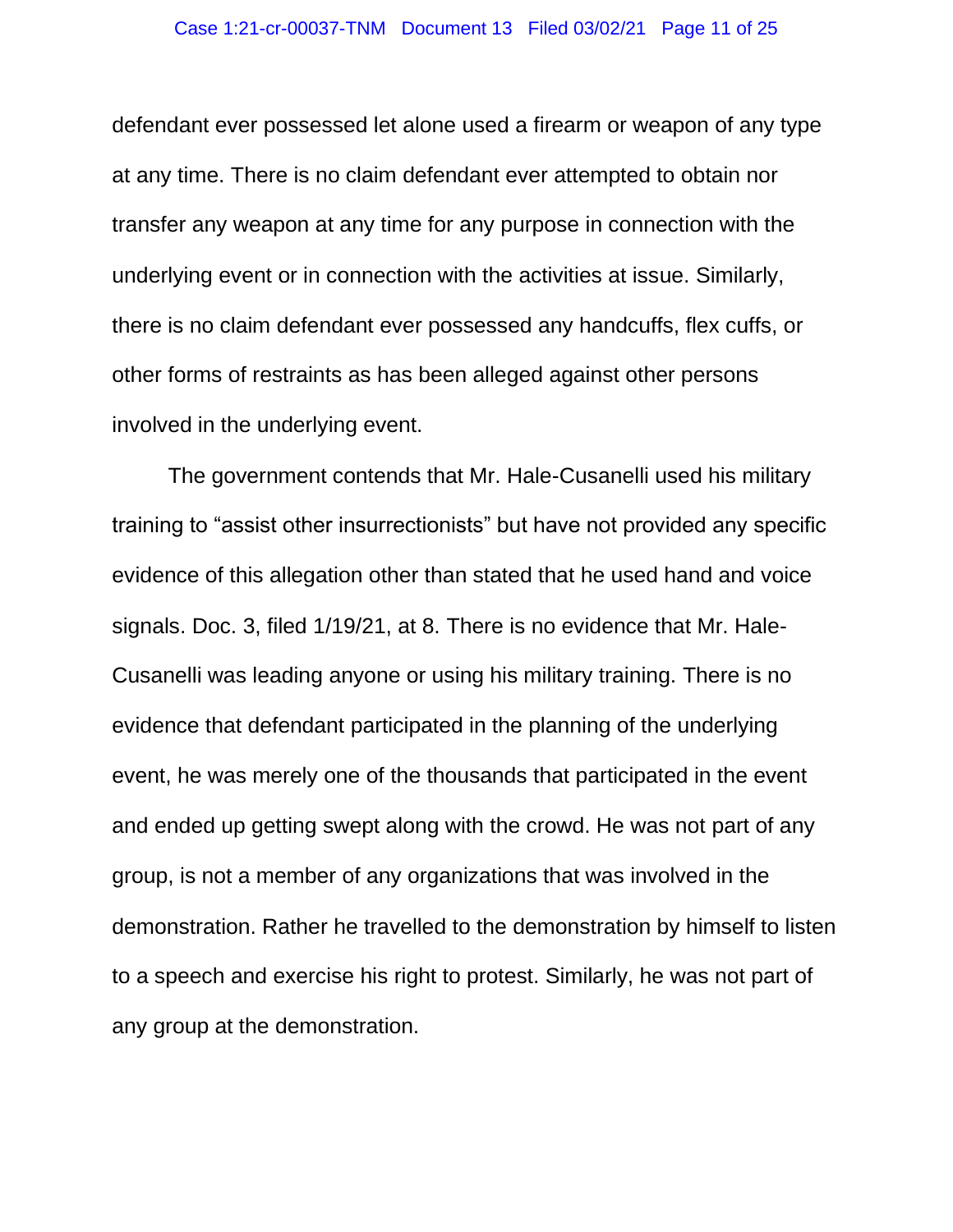The prosecution places great weight on the defendant taking a flag and flagpole stating that the defendant "observed another rioter throw [the flagpole] 'like a javelin' at a Capitol Police officer..." Doc. 3, at 4. However, there is no allegation that Mr. Hale-Cusanelli is the one that threw this flagpole, directed another to throw it, or was in any way involved with assaulting Capitol Police Officers or other law enforcement officers. Upon information and belief, there is no evidence the flagpole that defendant picked up is the same one used to assault an officer, only speculation by the defendant that it "might be the same one." The nature and circumstances of the charged offenses weigh heavily in favor of release.

# **ii. The weight of the evidence weighs in favor of Mr. Hale-Cusanelli's release.**

The charges and the weight of the evidence against Mr. Hale-Cusanelli stem from allegations that he entered the Capitol and its grounds. The evidence in this case primarily consists of various photographs and video that appear to capture Mr. Hale-Cusanelli at the Capitol on January 6, 2021. As stated above, Mr. Hale-Cusanelli is charged with crimes stemming from entering and remaining on Capitol grounds, principally offenses analogous to trespass. He is not charged with crimes of violence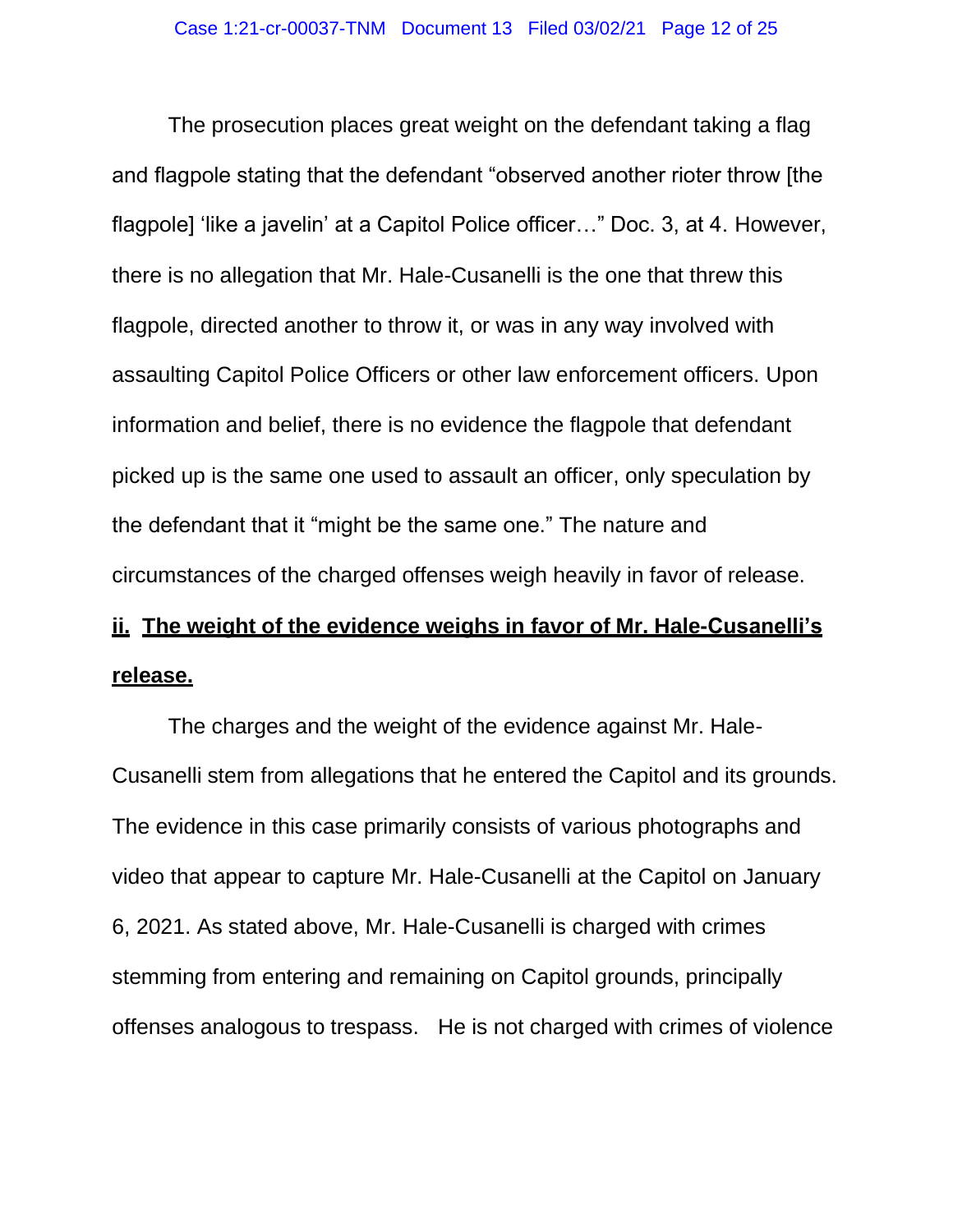nor destruction. He never assaulted nor threatened anyone. The weight of the evidence leans in favor of Mr. Hale-Cusanelli's release.

### **iii. Mr. Hale-Cusanelli's History and Characteristics weigh in favor of his release.**

As stated *supra*, Mr. Hale-Cusanelli is a member of the United States Army Reserves and has been for many years. He has no convictions. The only time that Mr. Hale-Cusanelli has been involved with the criminal justice system was approximately ten years ago, when there was an altercation between his mother and her then boyfriend who became violent when intoxicated. Based upon information and belief, Mr. Hale-Cusanelli intervened to protect his mother and was subsequently arrested. The Grand Jury dismissed the case finding no probable cause to believe Mr. Hale-Cusanelli committed a crime. Undersigned counsel spoke with Mr. Steven Nelson, the attorney who represented defendant. Counsel advised that it was clear Mr. Hale-Cusanelli's actions were in defense of his mother. Significantly Mr. Hale-Cusanelli's was released into the community for almost 2 years while the case was pending. He never failed to appear in Court for any court dates prior to the dismissal. Based on past compliance the same may be expected in this case. Since that incident, Mr. Hale-Cusanelli has been a law-abiding citizen.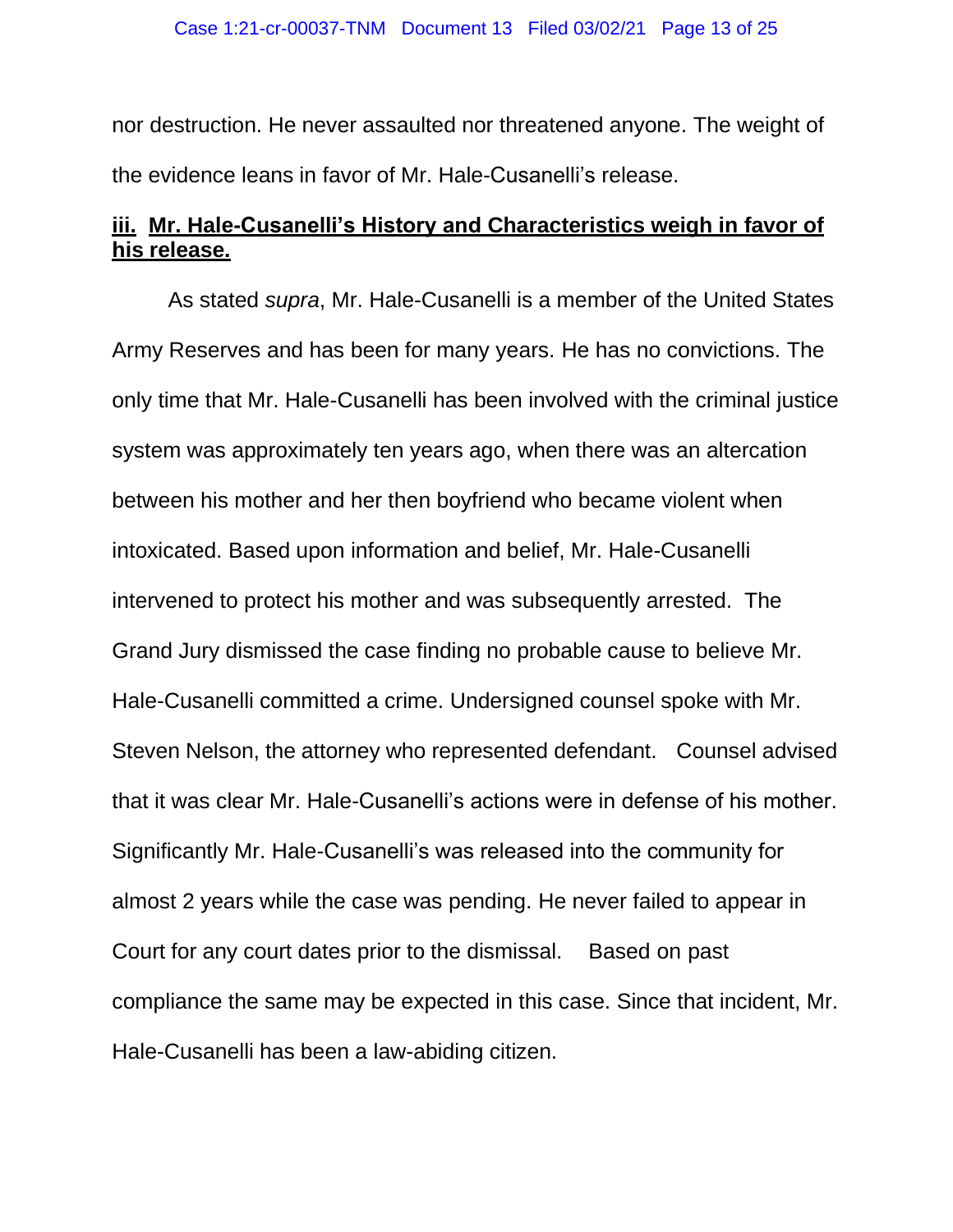The government is attempting to paint Mr. Hale-Cusanelli as a white supremist, inaccurately stating that he is an "avowed white supremacist and Nazi sympathizer." Doc. 3, at 8. In fact, during an interview of Mr. Hale-Cusanelli by FBI agents, he denied this when he stated that, "he is not a Nazi…" and "he is not a white nationalist or a white supremacist." FD-302, 2/8/21, at 7-8. There is no evidence Mr. Hale-Cusanelli is a member of any white supremacist organizations.

The government states that Mr. Hale-Cusanelli's use of a YouTube channel and other social media platforms shows that he is a white supremacist and Nazi sympathizer. *See* Doc. 3 at 8. The YouTube videos, albeit controversial, to Mr. Hale-Cusanelli they are considered a platform to talk about local New Jersey politics.

As previously stated, the prosecution executed a search warrant at Mr. Hale-Cusanelli's residence. No firearms were recovered nor any other weapons of any type nor explosives nor any materials suspected of being potentially utilized in connection with violence. The evidence taken from the residence included two controversial books, *Mein Kampft* and *The Turner Diaries*. The government is using these two books to claim that Mr. Hale-Cusanelli has white supremacist ties by stating these books are "required reading by those who are enmeshed in the White Supremacy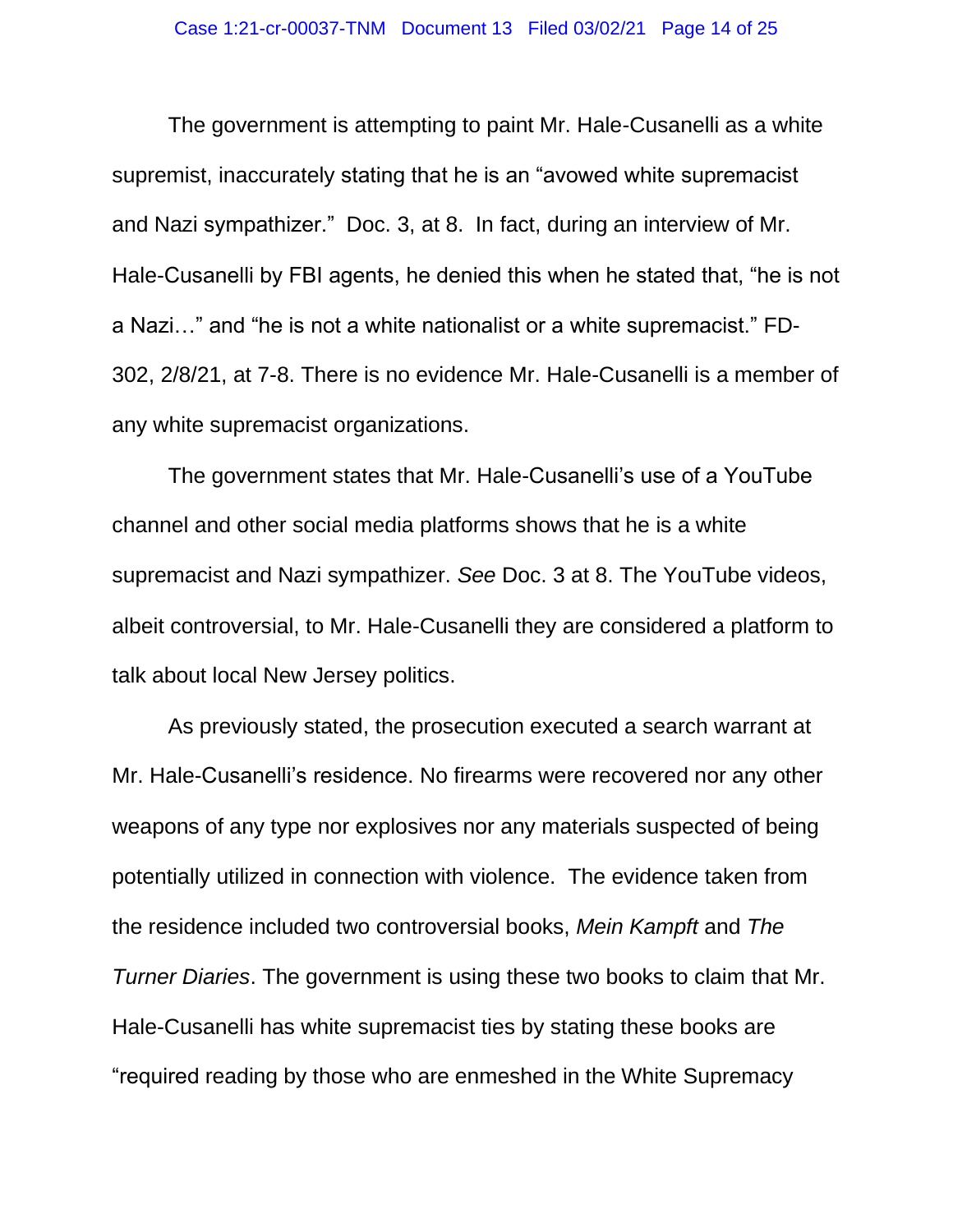movement*.*" Doc. 2, at 9 (internal quotations omitted). There is no evidence nor claim that Mr. Hale-Cusanelli is a member of any group. The government places great weight on these two books, equating the ideology from the books to Mr. Hale-Cusanelli's own beliefs stating that "Defendant's actions and statements make plain his beliefs in White Supremacy, and his interest in participating in a civil war…" Doc. 3, at 9. This is not an accurate depiction of Mr. Hale-Cusanelli's character. The government uses the two books that were recovered from Mr. Hale-Cusanelli's residence to support this claim. However, the government does not mention that there were hundreds of other books in Mr. Hale-Cusanelli's collection. Mr. Hale-Cusanelli has an Associate's Degree in history with aspirations to go back to school for a Bachelor's Degree and has since accumulated a small personal library of world history books. As the government concedes, "it might otherwise be possible to attribute the 'Based Hermes Show' and an interest in *Mein Kampf* and *The Turner Diaries* to morbid curiosity or First Amendment expression…" *Id.*

Mr. Hale-Cusanelli has extensive ties to the community of Colts Neck, New Jersey where he resides and where he has a solid support system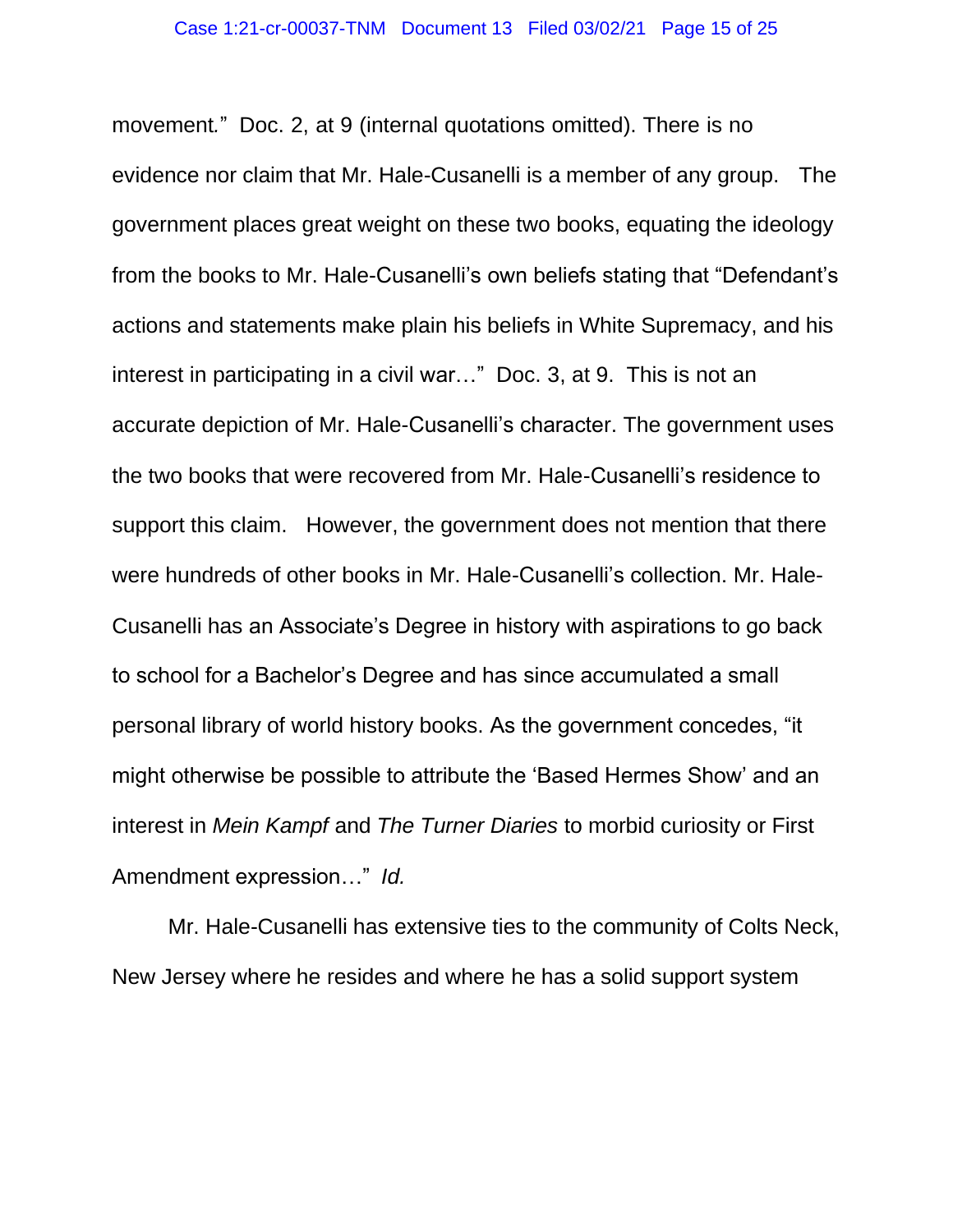consisting of  $\begin{bmatrix} .5 \\ . \end{bmatrix}$  $5 \qquad ,^6$  and  $\qquad .$  He has been offered

employment as a landscaper in New Jersey immediatelyupon release<sup>7</sup>. As previously stated, he has never failed to appear in court before.

Due to these ties and his background, there is no indication that he

would be a risk of flight or otherwise fail to comply with any order from this

Court. Mr. Hale-Cusanelli's history and characteristics weigh heavily

toward his release.

## **iv. Mr. Hale-Cusanelli is not a danger to the community and therefore should be released.**

<sup>6</sup> Similar to **Ms. A. S. A. Was a friend of Mr. Hale- Cusanelli's** mother prior to her mental health and drug issues. The same is Mr. Hale-Cusanelli's Godmother and has known him since he was born. In his parent's absence from his life,  $\Box$  has stepped up along with a parental-like figure, referring to herself as Mr. Hale- Cusanelli's "Aunt."

 $<sup>7</sup>$  Mr. Hale-Cusanelli cannot return to his former job as a security guard at a</sup> military installation because of the instant charges.

<sup>&</sup>lt;sup>5</sup> Was best friends with Mr. Hale-Cusanelli's mother growing up and has known Mr. Hale-Cusanelli his entire life. The relationship between and Mr. Hale-Cusanelli's mother deteriorated when Mr. Hale-Cusanelli's mother and provider became addicted to controlled substances. became a constant supportin Mr. Hale-Cusanelli's life and describes herself as Mr. Hale-Cusanelli's Aunt.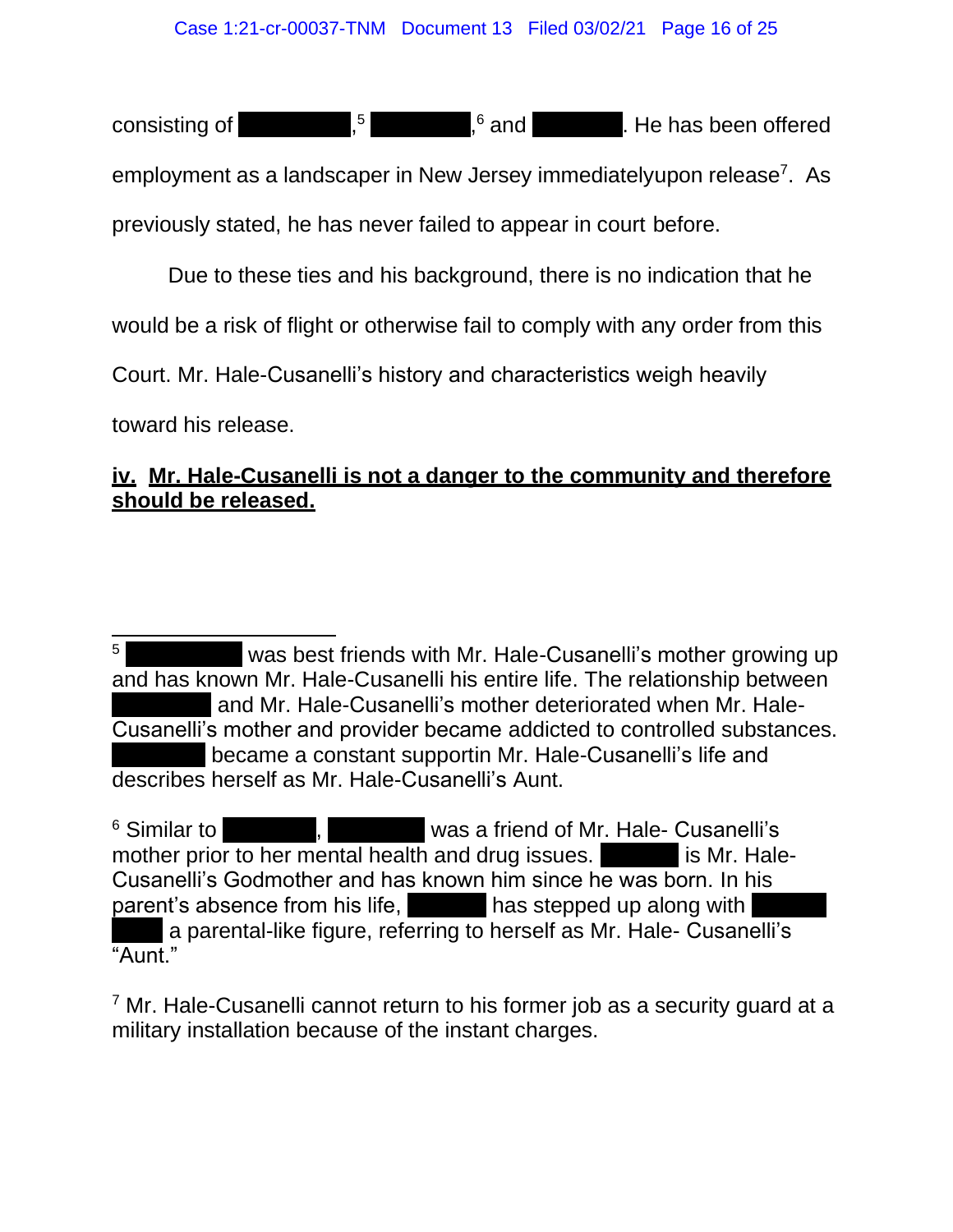On January 6, 2021, Mr. Hale-Cusanelli set out to exercise his First Amendment right to protest and when he reached Capitol grounds things undoubtedly got out of hand. Assuming the prosecution's allegations are correct that he entered the Capitol area, it appears Mr. Hale-Cusanelli got swept up in the moment. However, at no time does the government even allege the defendant personally attempted to physically harm anyone.They claim other individuals of the thousands who participated in the activities of January 6, 2021, did inflict physical harm on individuals. Still others expressed a desire and intent to do so. But they do not claim that there is evidence Mr. Hale-Cusanelli personally did so. Mr. Hale-Cusanelli is not a member of any far right-wing group. He has no record of violence or criminality that poses a danger to the community. Mr. Hale-Cusanelli does not own any firearms. There is no allegation he ever expressed a desire or inclination to physically harm anyone.

Lastly, in assessing the danger Mr. Hale-Cusanelli's release poses on the community, his alleged activities must be viewed in context. Notwithstanding that his belief that the election was "stolen" may not have been rationally based, he was not acting out of criminal intent. He sought no personal nor pecuniary gain. Rather, he was responding to the entreaties of the then commander in chief, President Trump. The former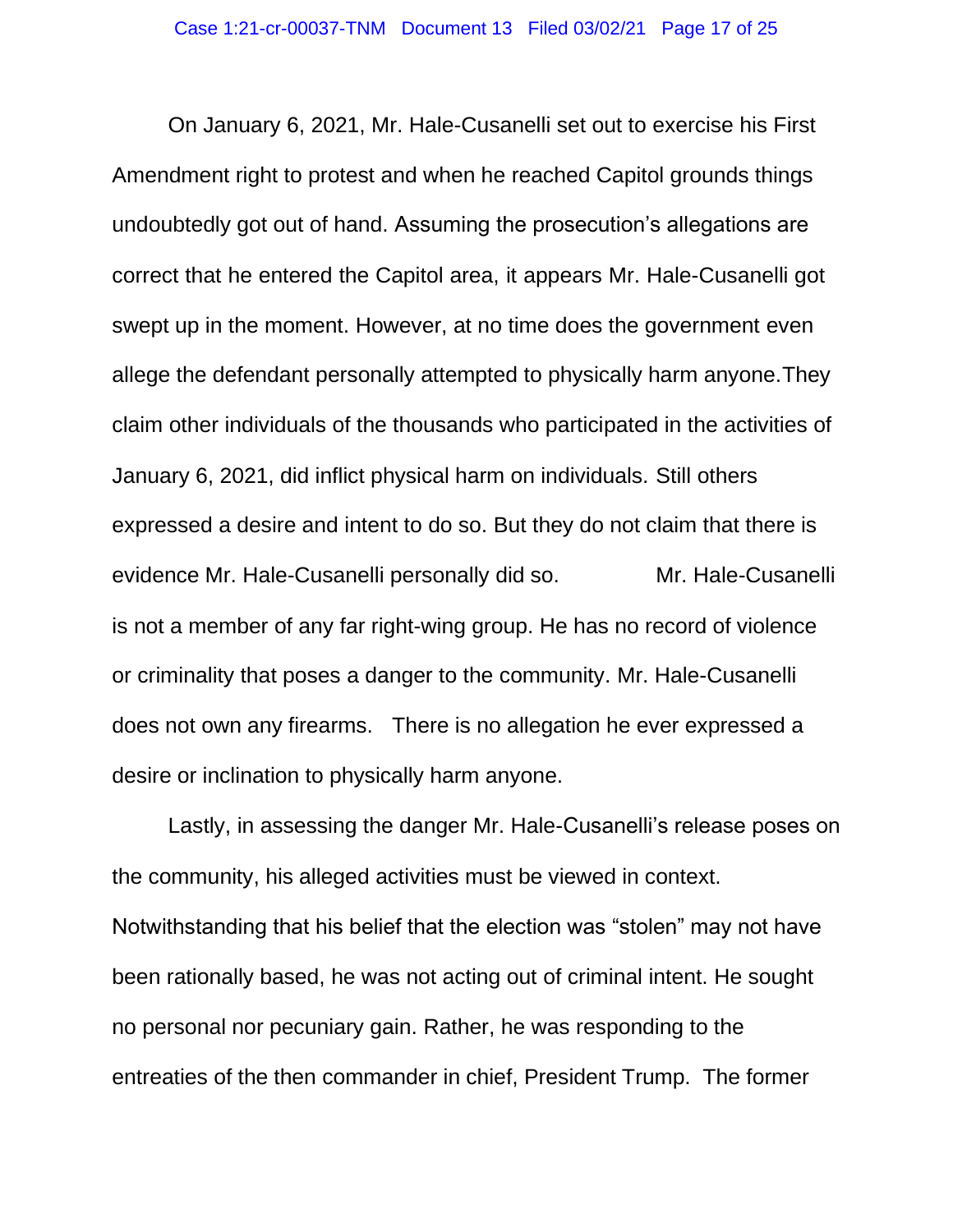President maintained that the election had been stolen and it was the duty of loyal citizens to "stop the steal" by preventing the election certification. Although the claim appears to be baseless, it is apparent that Mr. Hale-Cusanelli was one of millions of Americans who were misled by the former President's deception. Mr. Hale-Cusanelli did not act out of criminal intent but out of conscience, albeit one that was manipulated by deception. Hopefully, as a result of this experience he has learned not be so gullible and will not be so easily duped again. His solitary action in this case, measured against a history of being a law-abiding citizen, safely predicts that he is more likely to resume behaving as a law-abiding citizen if released pending trial. His history does not suggest that he is likely to resume the type of behavior that brings him before this court. It is an aberration in an otherwise exemplary record.

In view of that it is difficult to see how the government can credibly claim there are no conditions of release that protect the community from the danger Mr. Hale-Cusanelli's release poses, particularly when they cannot point to any attempt by him to physically injure anyone.

#### **IV. CONCLUSION**

Congress enacted the Bail Reform Act of 1984, in passing the Act, however, Congress did not intend to authorize the wholesale pretrial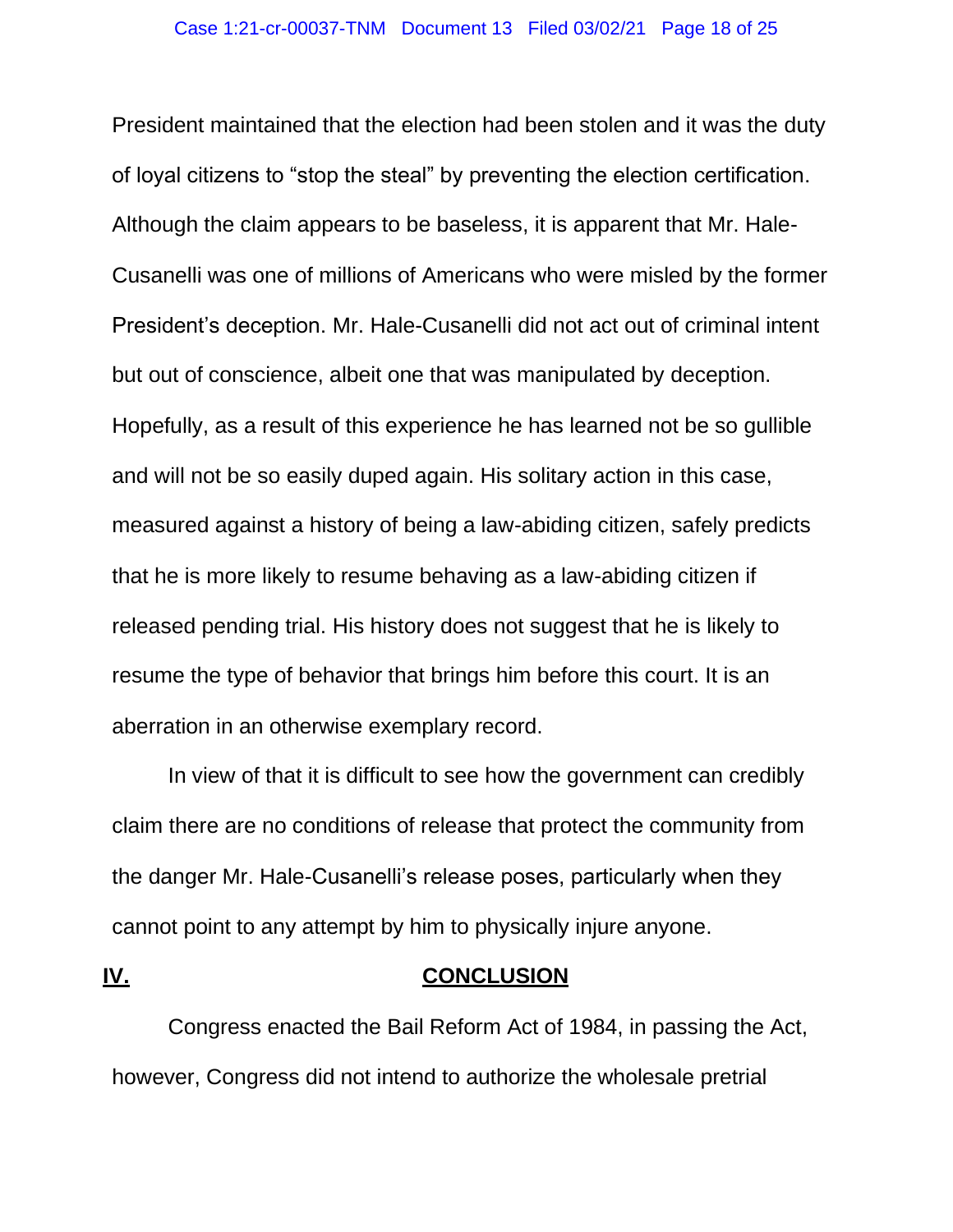incarceration of all persons accused of criminal offenses. Indeed, the Act expressly provides that "[n]othing in this section shall be construed as modifying or limiting the presumption of innocence." 18 U.S. Code § 3142(j). To the contrary, the passage of the pretrial detention provision of the 1984 Act bespeaks a recognition that "*there is a small but identifiable group of particularly dangerous [persons]* as to whom neither the imposition of stringent release conditions nor the prospect of revocation of release can reasonably assure the safety of the community or other persons. It is with respect to this *limited group* ... that the courts must be given the power to deny release pending trial." S. Rep. No. 225, 98th Cong., 1st Sess. 6- 7, *reprinted in* U.S. Code Cong. & Ad. News 3189 (emphasis added).

Mr. Hale-Cusanelli should not be considered to be within that limited group. It is apparent from the Act's legislative history, as well as the statutorily mandated consideration of the least restrictive alternatives to detention, that Congress contemplated pretrial detention of only a small percentage of the individuals awaiting trial. Mr. Hale-Cusanelli does not pose a danger to the community and there is no risk of flight. All factors weigh in favor of Mr. Hale-Cusanelli being released on his own personal recognizance.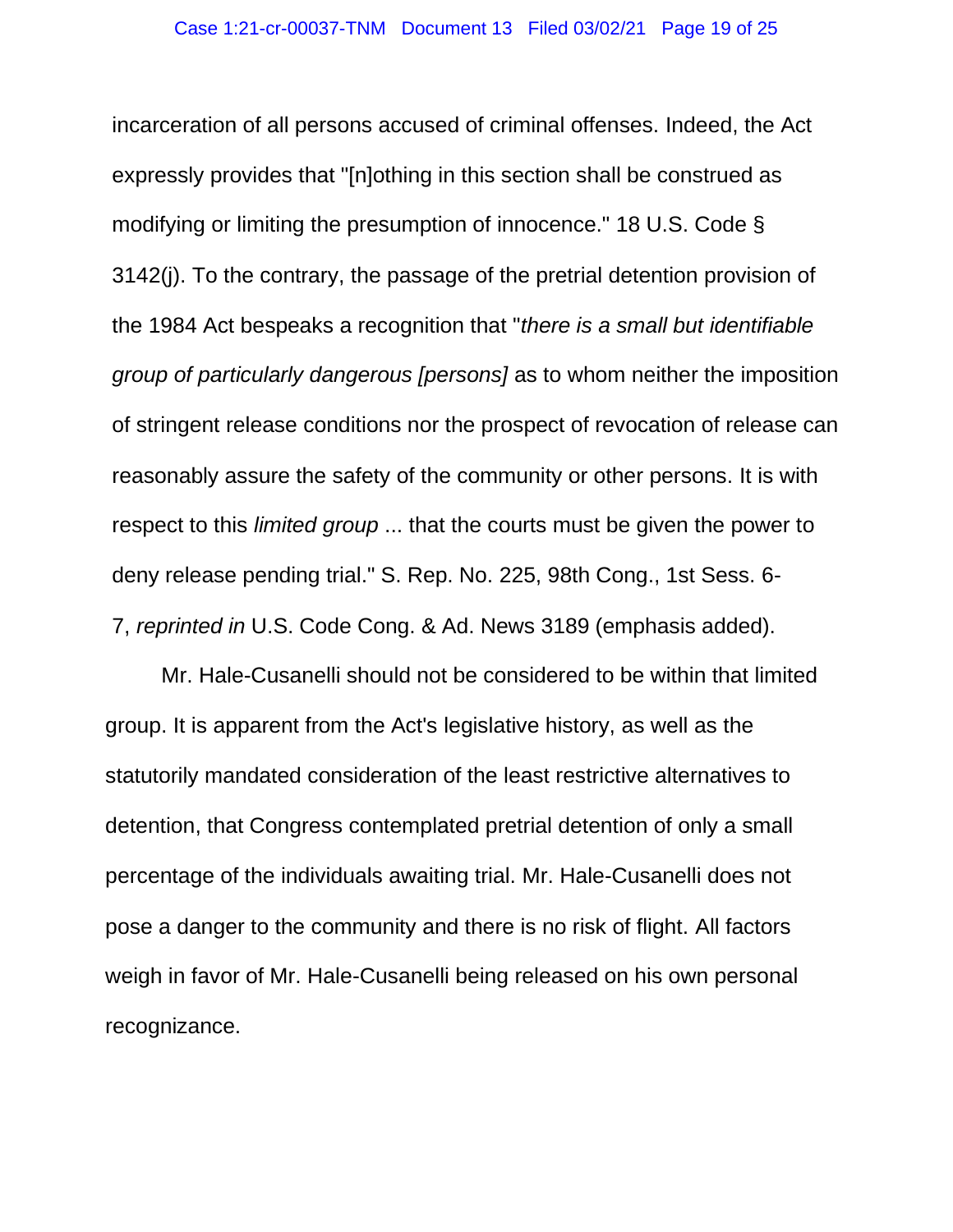**WHEREFORE**, for the foregoing reasons, and any others which may appear at a full hearing on this matter, and any others this Court deems just and proper, defendant through counsel, respectfully requests that he be released on personal recognizance. If that request is denied defendant requests as an alternative that he be released on Third Party Custody and placed into the High Intensive Supervision Program of the Pretrial Services Agency conditioned on reasonable conditions including but not limited to work release and curfew.

Respectfully submitted,

/s/ Jonathan Zucker # 384629 37 Florida Av. NE Suite 200 Washington, DC 20002 (202) 624-0784 jonathanzuckerlaw@gmail.com

*Counsel for Timothy Hale-Cusanelli*

# **CERTIFICATE OF SERVICE**

I certify that on March 1, 2021, the foregoing was electronically served by email to AUSA James Nelson at james.nelson@usdoj.gov.

> /s/ Jonathan Zucker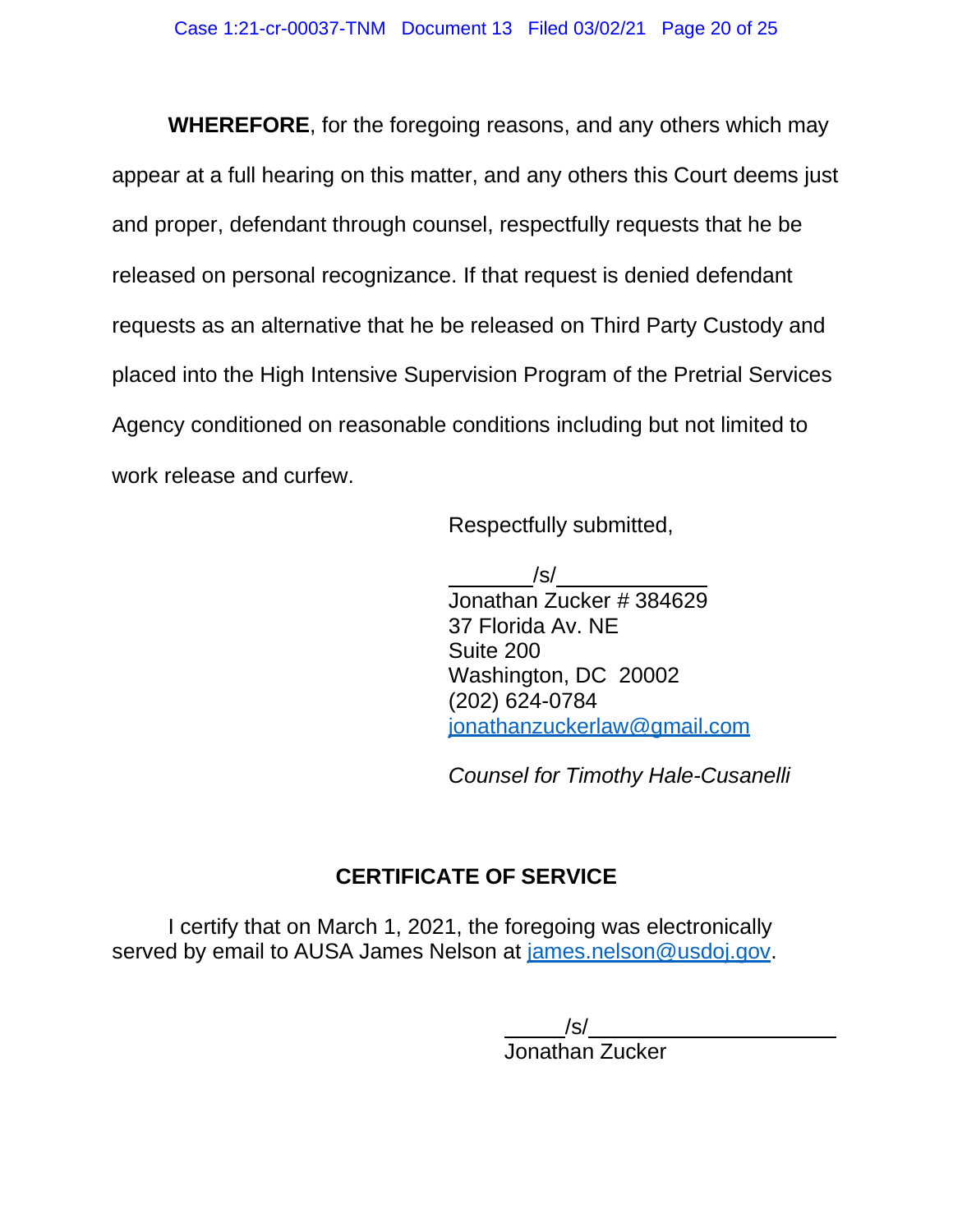January 25, 2020

To whom this may concern,

I have known Timothy Hale-Cusanelli in a variety of capacities for over half of my life. He has been a classmate, co-worker, and most importantly friend. Throughout knowing him, we have both had ups and downs in our professional and personal lives. There has never been a time where I could not count on his level head and ability to see things from a different perspective to give life advice. Throughout our lives' we have been around people that represent different walks of life imaginable. Every instance I have known him to extend a handshake and introduce himself regardless of race, gender, age, or religion. This is especially important to mention considering the childhood trauma he faced as his drug addicted mother had several different men in and out of the house who would abuse and intimidate him. A particularly soul crushing event was after Tim returned from basic training to come home to find his joint bank account drained of his signing bonus and his mother at home with several "friends" spending Tim's money on drugs. As an 18-year-old man, who had just came back from the hardest thing he has ever done, he came home to a house in disarray, no money, and having to be the adult in the house at a young age. Tim had to scrape up \$500 to buy a piece of garbage car in order for him to get back and forth to his minimum wage job. Any normal person would have given up, but he persevered and lifted himself out of the hole that he was put through with no fault of his own. To conclude, Tim has been a great friend to myself throughout my time of knowing him, always being there when I needed him, putting other's needs before his own. I respectfully ask the court to please give consideration to this letter.

Thank you for your time,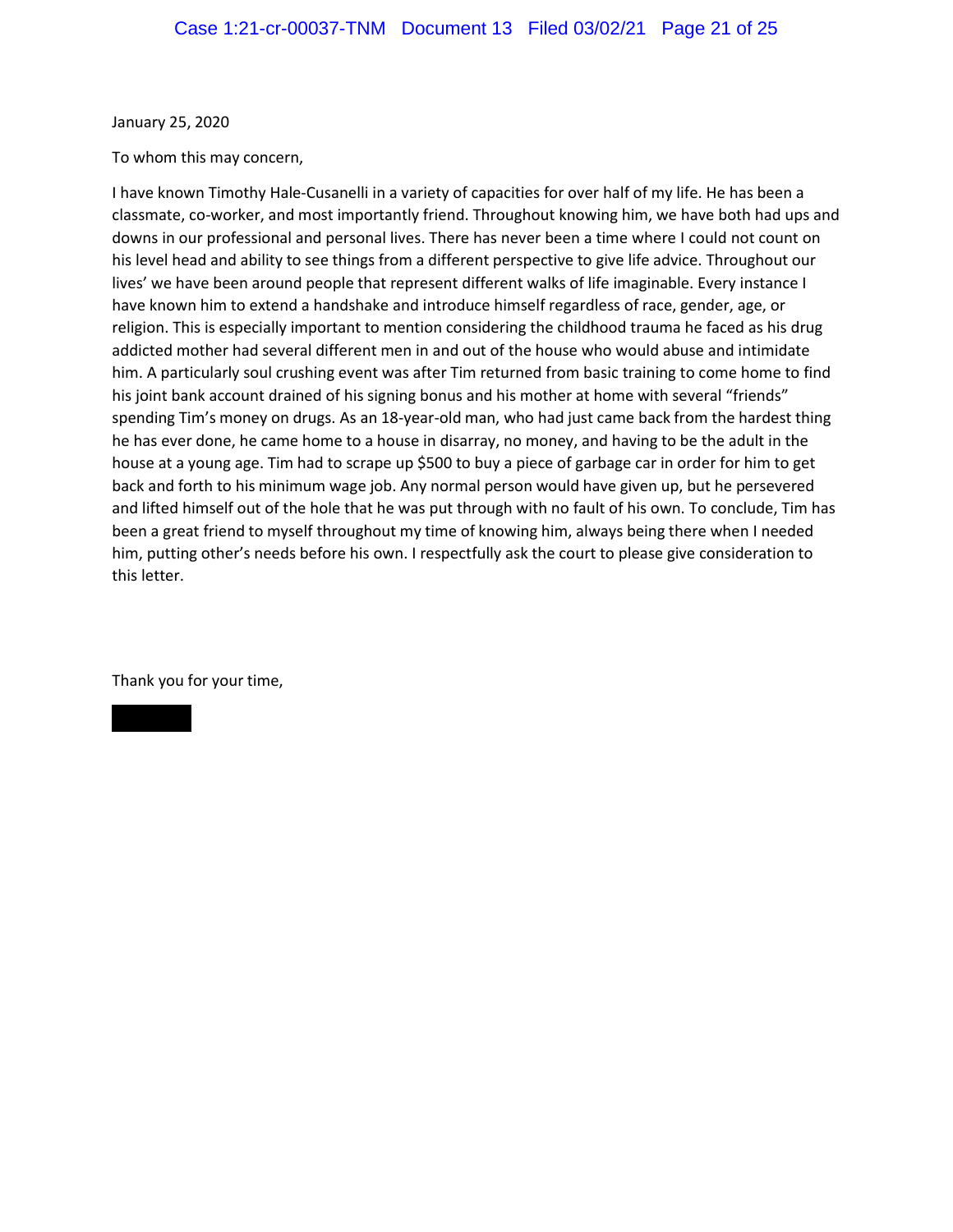Dear You Honor: February 17, 2021

I have known Tim his entire life, in fact I was present when he came into this world. Tim's journey in life so far has been a painful one. I was his mother's best friend; I have known her my entire life. I have stood by and watched in horror the hell she has put this boy through throughout his life, please pardon my choice of words your honor. Many years ago, I had to sever my relationship with her in order to protect and advocate for Tim. I am more of a mother to this boy then her. I believe growing up without your mom or with a troubled mother can harm you and crack your foundation and I believe some scars run very deep, unfortunately I know this walk all too well myself and because I do, I am able to really understand Tim and help him through these rough areas in his life, or at least try to. I too had a very rough start in life and hit some dead ends and had some of my own troubles in life. I am proof that with hard work and 2<sup>nd</sup> chances many good things await you. Tim has had to figure life out pretty much on his own, with some guidance from myself, and while I wish I could go into detail of the constant burdens his mother and father placed on him, the focus is why Tim deserves bail.

Tim is a very good person with a heart of gold. He truly would give anyone the shirt off his back. In 2013 my home was badly flooded, and the damage was catastrophic and overwhelming. Tim was one of the 1rst people to show up and offer me his help physically and financially. Tim is not a violent person in any manner. He would not harm anyone, not even a fly. Even in his profoundly tempestuous relationship with his mother he did whatever he could to help and protect her during some of her worst times, she has truly put him through a lot. I know the good that lives in him and I know that he does regard the law. Tim does have a good character; I know that may be hard to believe in light of these circumstances, but it is true, nonetheless. Tim is a very good person at the core. Tim is a reliable hard-working person; he has great work ethic and is extremely bright. I can always count on Tim when I need him. Tim is very trust-worthy and dependable. He truly would help anyone need. I truly love and care about Tim as if he were my own. In fact, I do have four children and I have always included Tim and consider him my 3<sup>rd</sup> son. My heart is very heavy for him. I truly believe these last few weeks have been very eye opening for him. Tim is not a bad person and it is very hard to watch what is happening to him, it is truly breaking my heart. Tim is one of the smartest people I know and sadly being terribly misunderstood. I cannot stress enough that you are not dealing with a violent person. Sadly, Tim was put in a very serious situation many years ago at the hands of his mother and was forced to make a split-second decision to protect he and his mother. As a result of that horrific day, Tim had to face the courts and while awaiting his day in court he respected and regarded the conditions placed upon him. Ultimately and thankfully truth prevailed.

Your honor I am asking you to please allow Tim to come home so the people that care very deeply about him, which are few can help him put some of these pieces back together now and prepare for the many challenges and changes he is facing. Please allow the little bit of family he does have to help him with this horrible nightmare in front of us, please. I am very confident Tim will not represent any sort of flight risk or be in any trouble in any manner before the next time he is present in front of you. I know Tim will make very good of his time before his next appearance and this court will be very pleased.

Your honor I have already begun to try and help Tim pick up some of the pieces by securing him gainful employment. When my home was damaged by that horrific flood, one of the things that happened was, the hill in which my home sits collapsed, and we had to build a massive retaining wall. The owner of the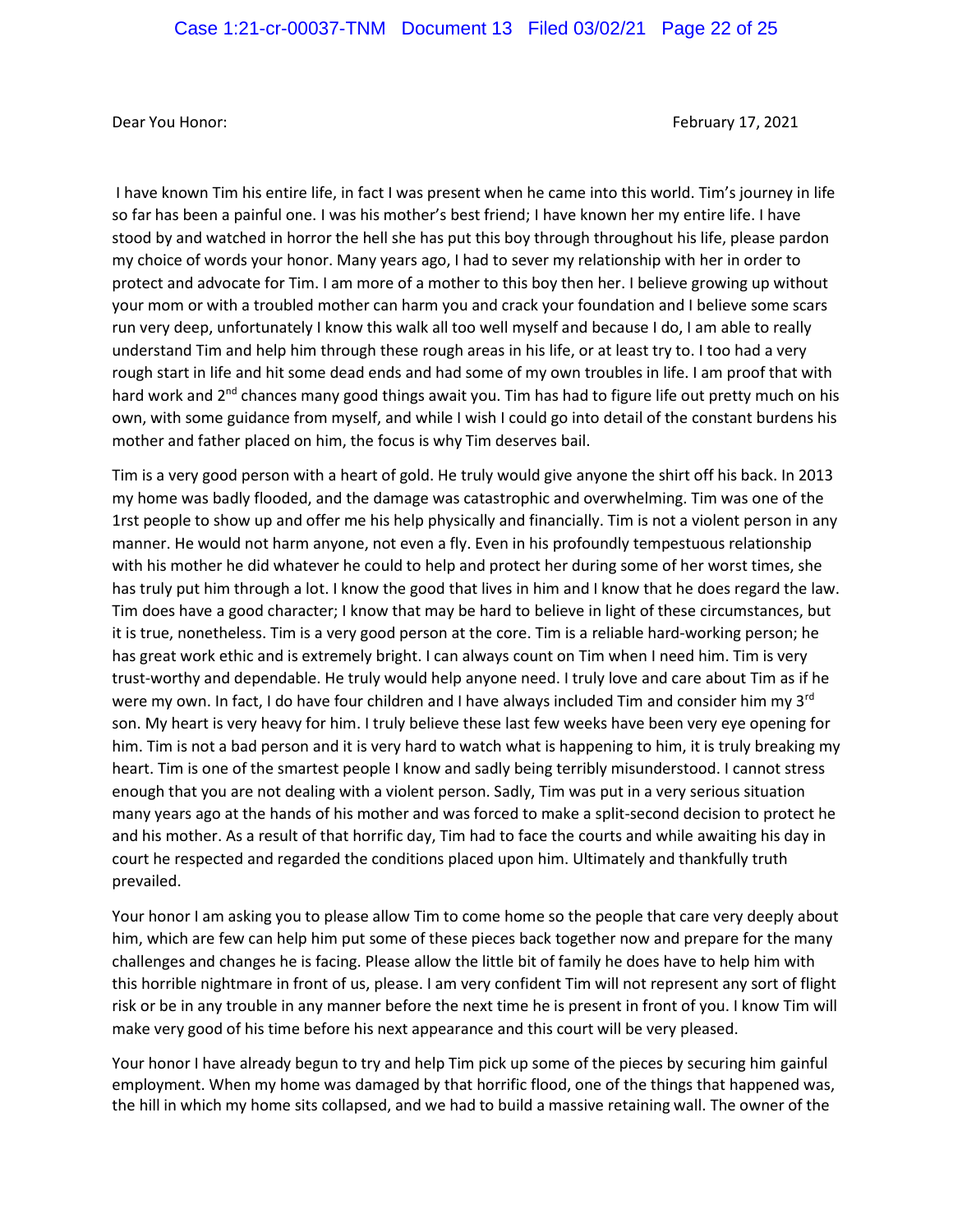#### Case 1:21-cr-00037-TNM Document 13 Filed 03/02/21 Page 23 of 25

company we hired to save my home has become a great friend to my husband and me. I reached out to him and told him what was happening, and that Tim needed a job ASAP. Tim happens to love horticulture and has a wonderful green thumb, and he has a job with my landscaper upon his release. With the spring just a few short weeks away my landscaper said he could really use a reliable person. Tim will be a great fit.

If I might add, after many hardships in my own life and a very difficult and abusive marriage, I remarried to a wonderful man. He is truly heaven sent. If it holds water, my husband is a law enforcement officer here in NJ and I can assure you that he would do whatever he had to if the law were being broken. Your honor I respectfully ask you to please take this note into consideration.

Thank you for listening and any consideration you may give this letter.

Warmest regards,

 $"$ aunt $"$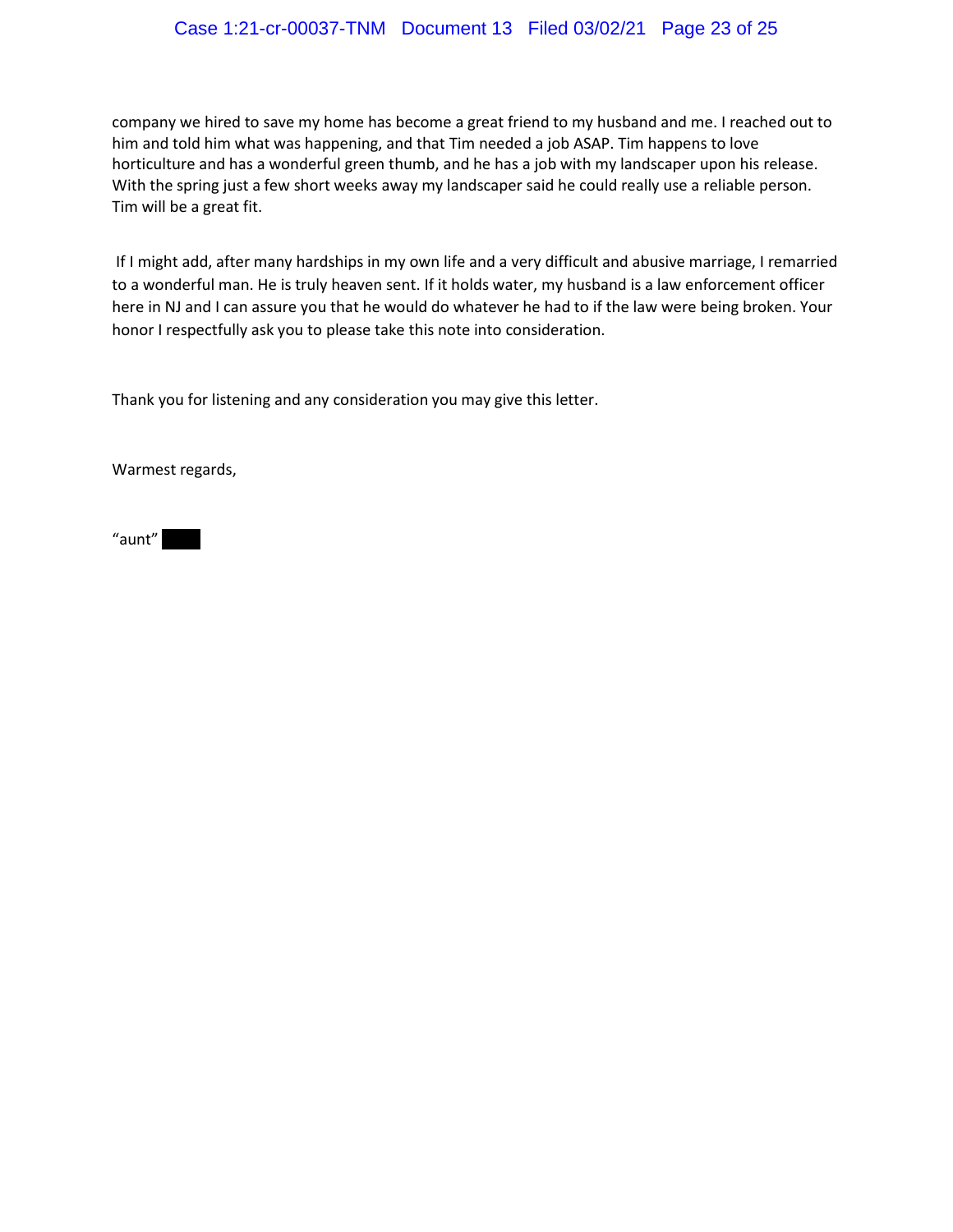February 23, 2021

Dear Sir/Madam:

My name is Thave known Timothy L. Hale-Cusanelli since the moment he was born, I was present to witness him coming into this world to an unstable future. I grew up with both of Tim's parents and in fact I am named as his Godmother, however never actually had an opportunity to fulfill those duties in his younger years as the result of heartbreaking chaos in his life. I first witnessed physical, mental and substance abuse with both his parents during the months prior to him entering this world and existed thereafter with a plethora of absentee parents, custodial grandparents and multiple places to call home. His foundation was rocky at best.

Tim's parents did not remain together and his father did not remain in is life. His mother eventually remarried to a man who adopted Timmy as his own and created, for a short time in his life, a place he felt secure, but as that marriage dissolved his adoptive father disappeared from his life as well, once again reinforcing abandonment and distrust. Tim's grandparents who tried to provide the best they could for him passed from this world further enlarging the void in his life. While I understand that where an individual comes from does not dictate their future nor does it excuse poor choice or behavior as an adult, yet I consider that this young man has been so disillusioned with a sense of not belonging to anyone. He did not have the luxury of a family that provided unconditional love, trust and guidance.

Tim had to learn to fend for himself, take care of a mother with mental disorders He has come a long way and found the one place that is stable for him in the United States Army. This is a place he trusted and respected, not to mention his love of our great Nation. He tried to support his mother when he was in boot camp and sent all his money to her, left his job every time she called having a panic attack, he tried but to no avail she abandoned him as well and he stabilized himself with the Army and work.

Tim has always been of the inquisitive nature and will read, investigate and research at in depth levels. He is most passionate in the study history and the Bible. He has read and collected thousands of books over the years. Tim had a professor that sparked his interest deeply and created an aspiration of becoming a history professor.

Can I tell you a little bit of personal information about Tim? Sure! He is undoubtedly rough around the edges with a dry and intense sense of humor that can either send you into hysterics or leave you pondering his train of thought. He has never been violent and actually has a deeply kind soul. It does not come out it tears or words but rather actions. His Aunt experienced a terrible flood in her home several years ago, that almost sent her home into the water, he saw her fear, sadness and frustration. He offered to assist her financially as she had been one of the only people to step up to bat for him when he so desperately needed an adult in his life!